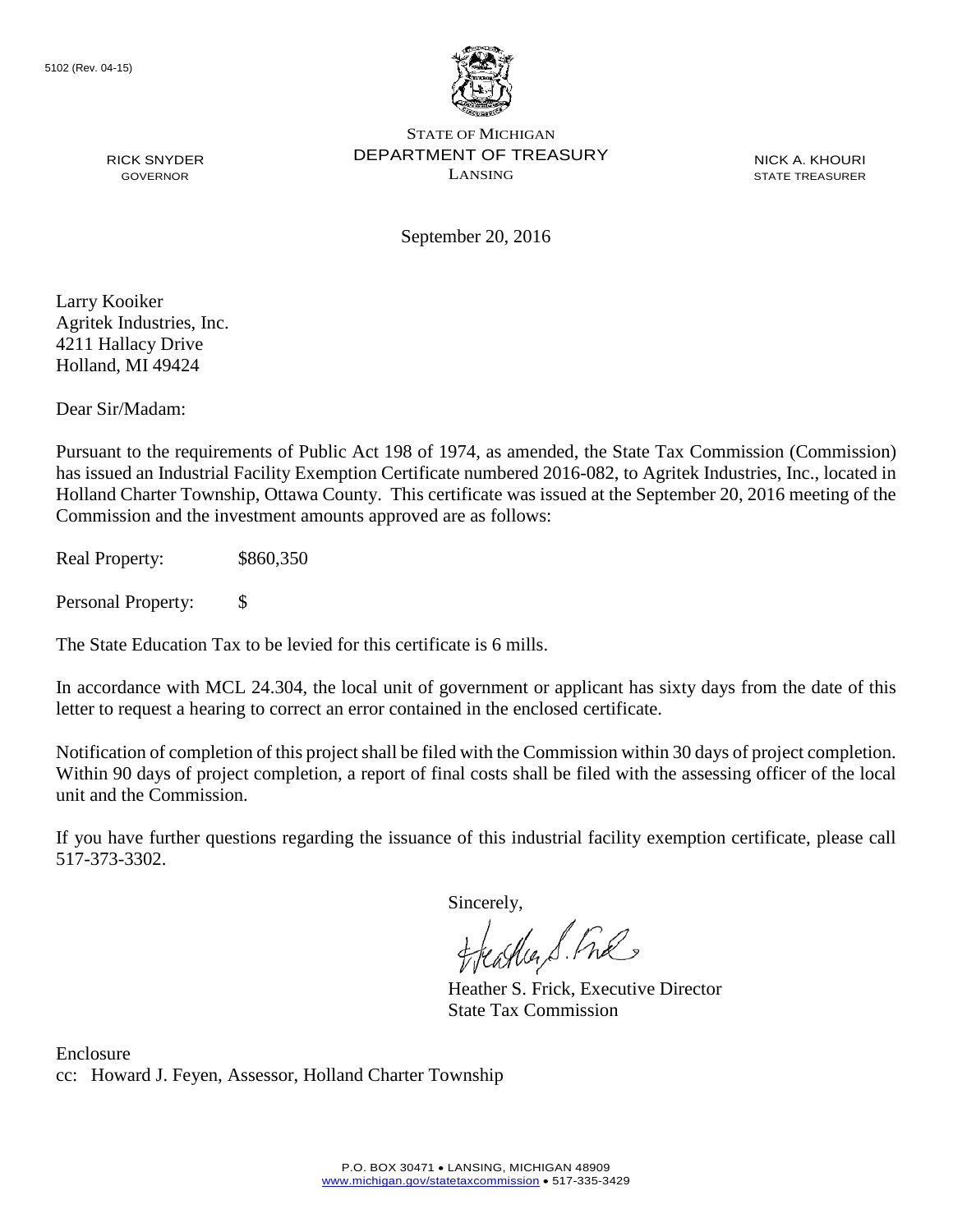Certificate No. **2016-082**

Pursuant to the provisions of Public Act 198 of 1974, as amended, the State Tax Commission hereby finds that the industrial property, as described in the approved application, hereafter referred to as the industrial facility, owned or leased by **Agritek Industries, Inc.**, and located at **4211 Hallacy Drive**, Holland Charter Township, County of Ottawa, Michigan, within a Plant Rehabilitation or Industrial Development District, is intended for the construction/installation of new industrial property or for the purpose of restoration or replacement of obsolete industrial property, and complies with Section 9 and other provisions of the act.

Therefore, as provided by MCL 207.551 to 207.572, inclusive, the State Tax Commission hereby certifies this industrial facility as a **new facility.**

This certificate provides the authority for the assessor to exempt the industrial facility for which this Industrial Facilities Exemption Certificate is in effect, but not the land on which the facility is located, from ad valorem taxation. This certificate further provides the authority to levy a specific tax known as the Industrial Facilities Tax.

This certificate, unless revoked by order of the State Tax Commission as provided by Public Act 198 of 1974, as amended, shall remain in force for a period of **12** year(s) for real property and **0** year(s) for personal property**;**

**Real property component: Beginning December 31, 2016, and ending December 30, 2030.**

**The State Education Tax to be levied for the real property component of this certificate is 6 mills.**



 $\mathcal{S}$ 

Douglas B. Roberts, Chairperson State Tax Commission

A TRUE COP ATTEST Janay Jenkins<br>Michigan Department of Treasury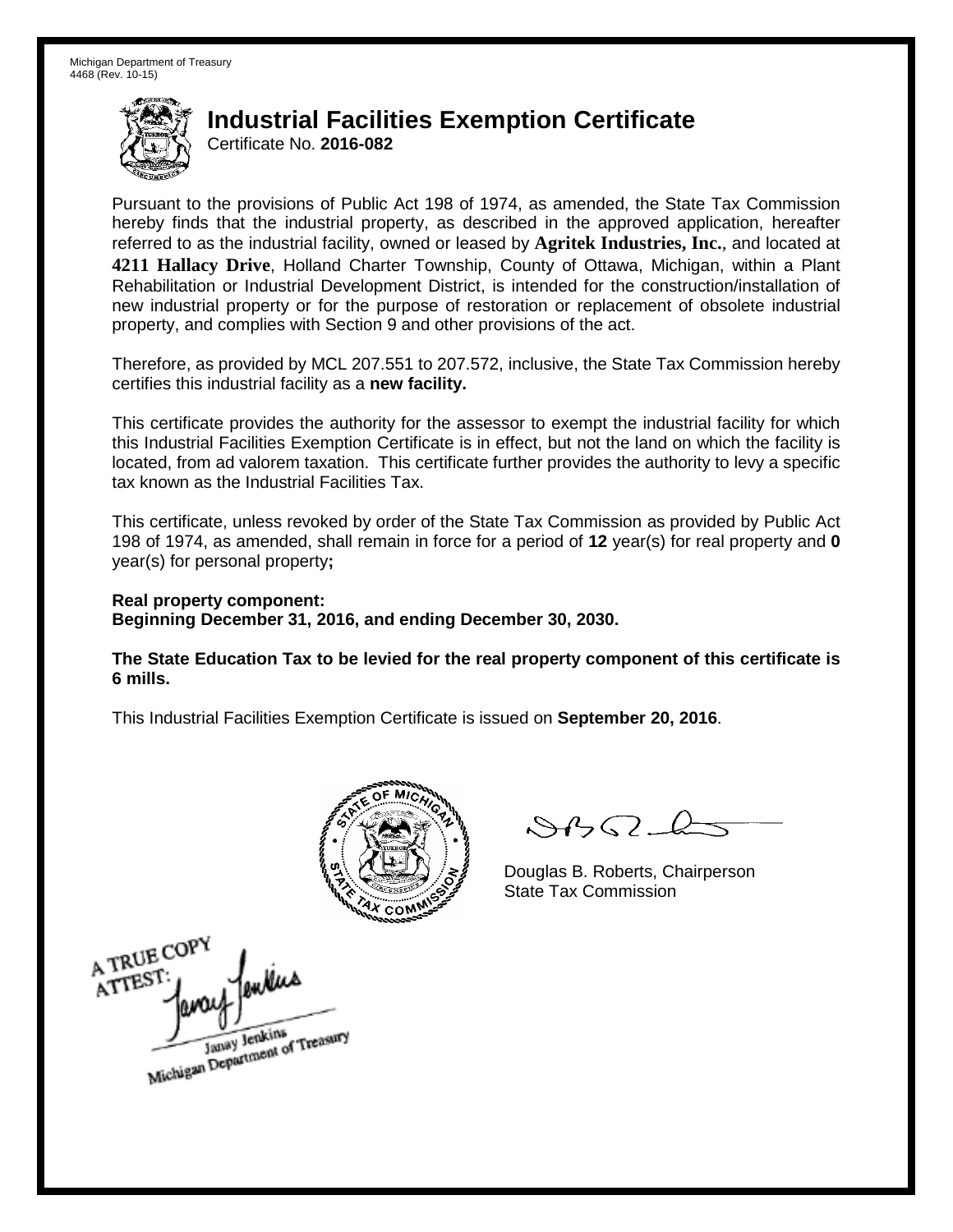

NICK A. KHOURI STATE TREASURER

September 20, 2016

Mike Kragt All Metal Designs, Inc. 700 Windcrest Drive Holland, MI 49423

RICK SNYDER GOVERNOR

Dear Sir/Madam:

Pursuant to the requirements of Public Act 198 of 1974, as amended, the State Tax Commission (Commission) has issued an Industrial Facility Exemption Certificate numbered 2016-083, to All Metal Designs, Inc., located in Holland Charter Township, Ottawa County. This certificate was issued at the September 20, 2016 meeting of the Commission and the investment amounts approved are as follows:

Real Property: \$1,006,233

Personal Property: \$

The State Education Tax to be levied for this certificate is 6 mills.

In accordance with MCL 24.304, the local unit of government or applicant has sixty days from the date of this letter to request a hearing to correct an error contained in the enclosed certificate.

Notification of completion of this project shall be filed with the Commission within 30 days of project completion. Within 90 days of project completion, a report of final costs shall be filed with the assessing officer of the local unit and the Commission.

If you have further questions regarding the issuance of this industrial facility exemption certificate, please call 517-373-3302.

Sincerely,

teagher & Fral

Heather S. Frick, Executive Director State Tax Commission

Enclosure cc: Howard J. Feyen, Assessor, Holland Charter Township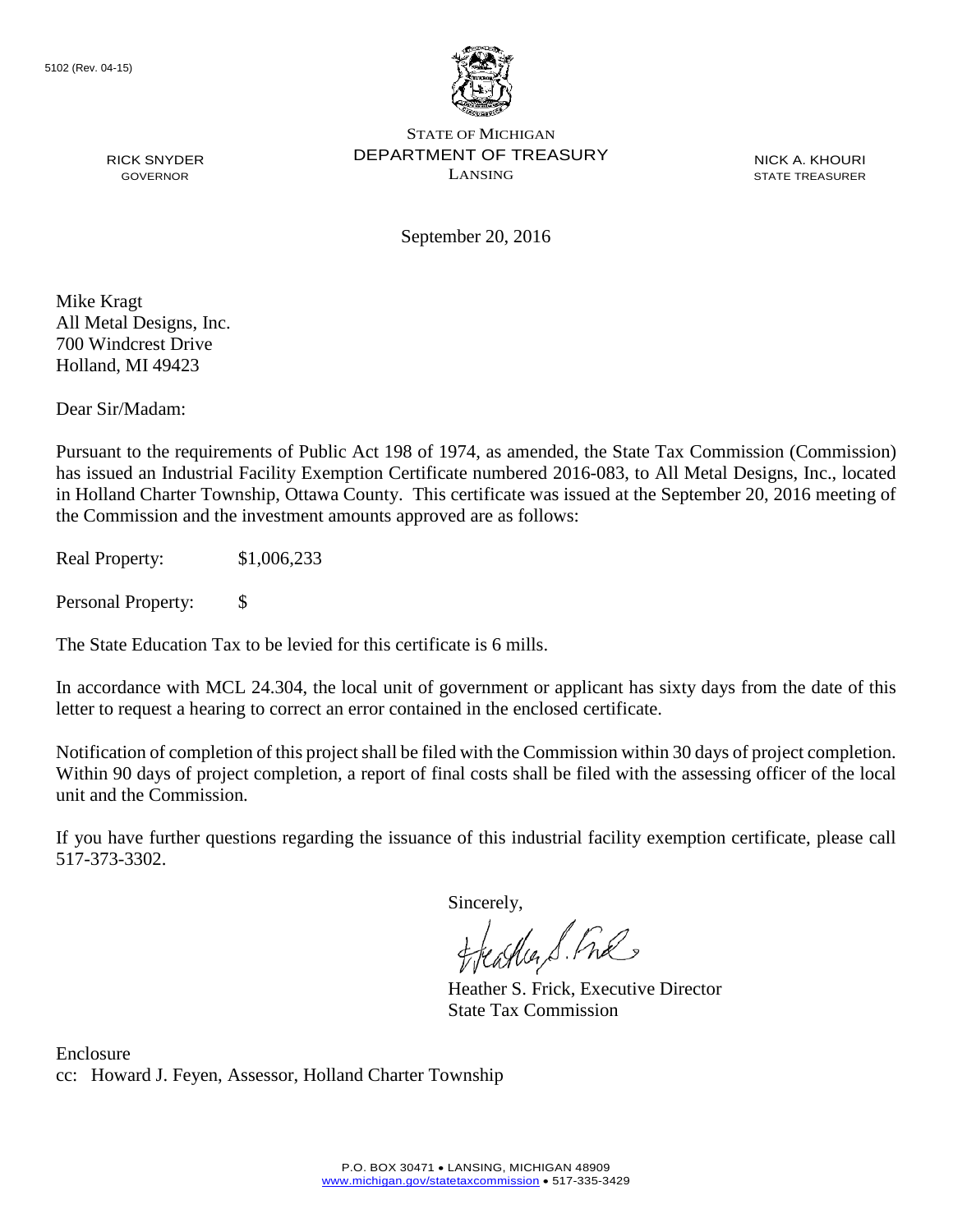Certificate No. **2016-083**

Pursuant to the provisions of Public Act 198 of 1974, as amended, the State Tax Commission hereby finds that the industrial property, as described in the approved application, hereafter referred to as the industrial facility, owned or leased by **All Metal Designs, Inc.**, and located at **13131 Reflections Drive**, Holland Charter Township, County of Ottawa, Michigan, within a Plant Rehabilitation or Industrial Development District, is intended for the construction/installation of new industrial property or for the purpose of restoration or replacement of obsolete industrial property, and complies with Section 9 and other provisions of the act.

Therefore, as provided by MCL 207.551 to 207.572, inclusive, the State Tax Commission hereby certifies this industrial facility as a **new facility.**

This certificate provides the authority for the assessor to exempt the industrial facility for which this Industrial Facilities Exemption Certificate is in effect, but not the land on which the facility is located, from ad valorem taxation. This certificate further provides the authority to levy a specific tax known as the Industrial Facilities Tax.

This certificate, unless revoked by order of the State Tax Commission as provided by Public Act 198 of 1974, as amended, shall remain in force for a period of **12** year(s) for real property and **0** year(s) for personal property**;**

**Real property component: Beginning December 31, 2016, and ending December 30, 2028.**

**The State Education Tax to be levied for the real property component of this certificate is 6 mills.**



 $\mathcal{S}$ 

Douglas B. Roberts, Chairperson State Tax Commission

A TRUE COP ATTEST Janay Jenkins<br>Michigan Department of Treasury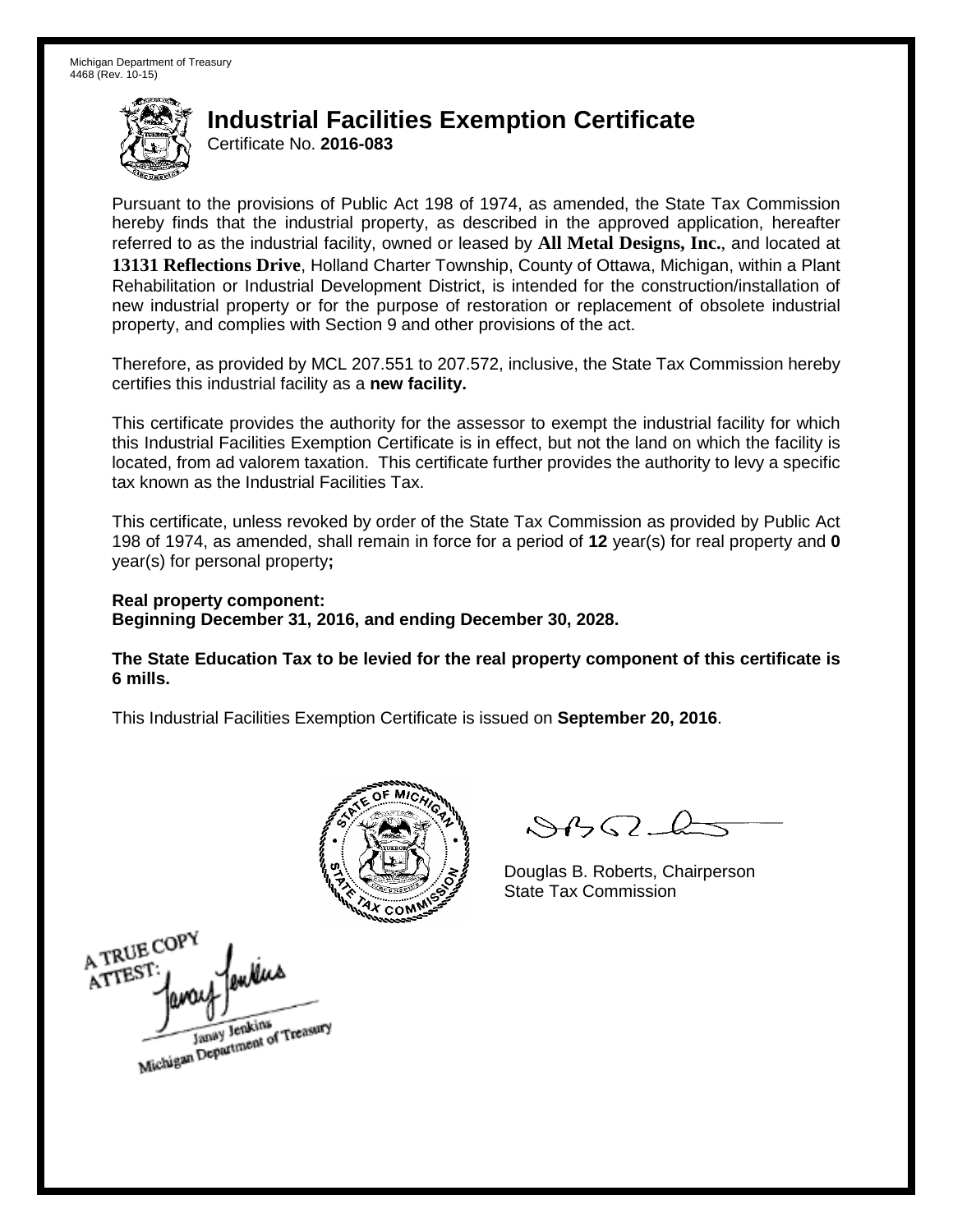

NICK A. KHOURI STATE TREASURER

September 20, 2016

Abhinand Lath Sensitile Systems LLC 1735 Holmes Road Ypsilanti, MI 48198

RICK SNYDER GOVERNOR

Dear Sir/Madam:

Pursuant to the requirements of Public Act 198 of 1974, as amended, the State Tax Commission (Commission) has issued an Industrial Facility Exemption Certificate numbered 2016-085, to Sensitile Systems LLC, located in Ypsilanti Charter Township, Washtenaw County. This certificate was issued at the September 20, 2016 meeting of the Commission and the investment amounts approved are as follows:

Real Property: \$300,000

Personal Property: \$

The State Education Tax to be levied for this certificate is 6 mills.

In accordance with MCL 24.304, the local unit of government or applicant has sixty days from the date of this letter to request a hearing to correct an error contained in the enclosed certificate.

Notification of completion of this project shall be filed with the Commission within 30 days of project completion. Within 90 days of project completion, a report of final costs shall be filed with the assessing officer of the local unit and the Commission.

If you have further questions regarding the issuance of this industrial facility exemption certificate, please call 517-373-3302.

Sincerely,

teagher S. Fral

Heather S. Frick, Executive Director State Tax Commission

Enclosure cc: Linda K. Gosselin, Assessor, Ypsilanti Charter Township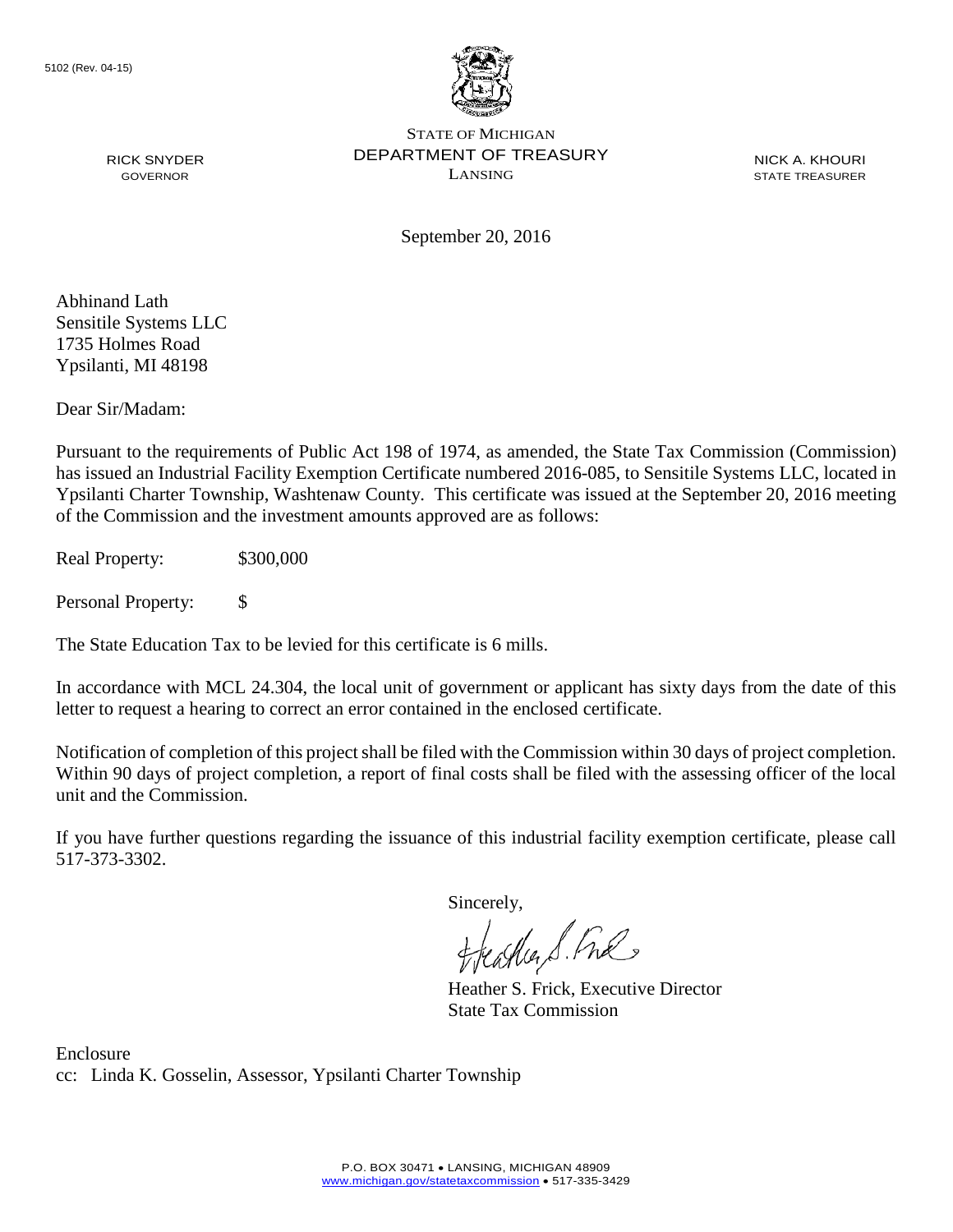Certificate No. **2016-085**

Pursuant to the provisions of Public Act 198 of 1974, as amended, the State Tax Commission hereby finds that the industrial property, as described in the approved application, hereafter referred to as the industrial facility, owned or leased by **Sensitile Systems LLC**, and located at **1735 Holmes Road**, Ypsilanti Charter Township, County of Washtenaw, Michigan, within a Plant Rehabilitation or Industrial Development District, is intended for the construction/installation of new industrial property or for the purpose of restoration or replacement of obsolete industrial property, and complies with Section 9 and other provisions of the act.

Therefore, as provided by MCL 207.551 to 207.572, inclusive, the State Tax Commission hereby certifies this industrial facility as a **new facility.**

This certificate provides the authority for the assessor to exempt the industrial facility for which this Industrial Facilities Exemption Certificate is in effect, but not the land on which the facility is located, from ad valorem taxation. This certificate further provides the authority to levy a specific tax known as the Industrial Facilities Tax.

This certificate, unless revoked by order of the State Tax Commission as provided by Public Act 198 of 1974, as amended, shall remain in force for a period of **12** year(s) for real property and **0** year(s) for personal property**;**

**Real property component: Beginning December 31, 2016, and ending December 30, 2028.**

**The State Education Tax to be levied for the real property component of this certificate is 6 mills.**



 $\mathcal{S}$ 

Douglas B. Roberts, Chairperson State Tax Commission

A TRUE COPY ATTEST Janay Jenkins<br>Michigan Department of Treasury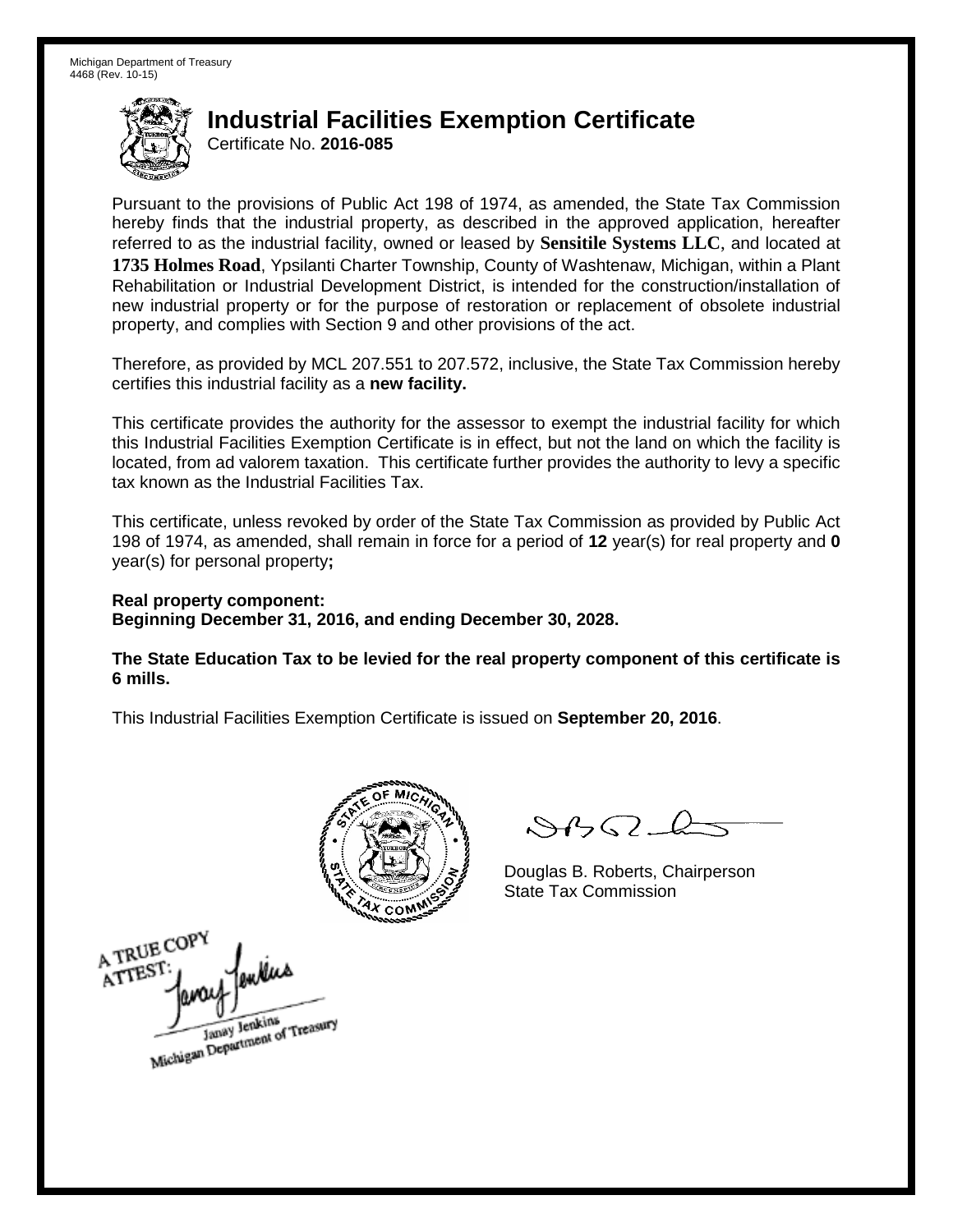

NICK A. KHOURI STATE TREASURER

September 20, 2016

Carsten Meyer-Rackwitz Tesa Tape, Inc. 5825 Carnegie Boulevard Charlotte, NC 28209

RICK SNYDER GOVERNOR

Dear Sir/Madam:

Pursuant to the requirements of Public Act 198 of 1974, as amended, the State Tax Commission (Commission) has issued an Industrial Facility Exemption Certificate numbered 2016-086, to Tesa Tape, Inc., located in the Village of Sparta, Kent County. This certificate was issued at the September 20, 2016 meeting of the Commission and the investment amounts approved are as follows:

Real Property: \$2,992,000

Personal Property: \$

The State Education Tax to be levied for this certificate is 6 mills.

In accordance with MCL 24.304, the local unit of government or applicant has sixty days from the date of this letter to request a hearing to correct an error contained in the enclosed certificate.

Notification of completion of this project shall be filed with the Commission within 30 days of project completion. Within 90 days of project completion, a report of final costs shall be filed with the assessing officer of the local unit and the Commission.

If you have further questions regarding the issuance of this industrial facility exemption certificate, please call 517-373-3302.

Sincerely,

teaglien S. Ful

Heather S. Frick, Executive Director State Tax Commission

Enclosure cc: Clifford Turner, Assessor, Village of Sparta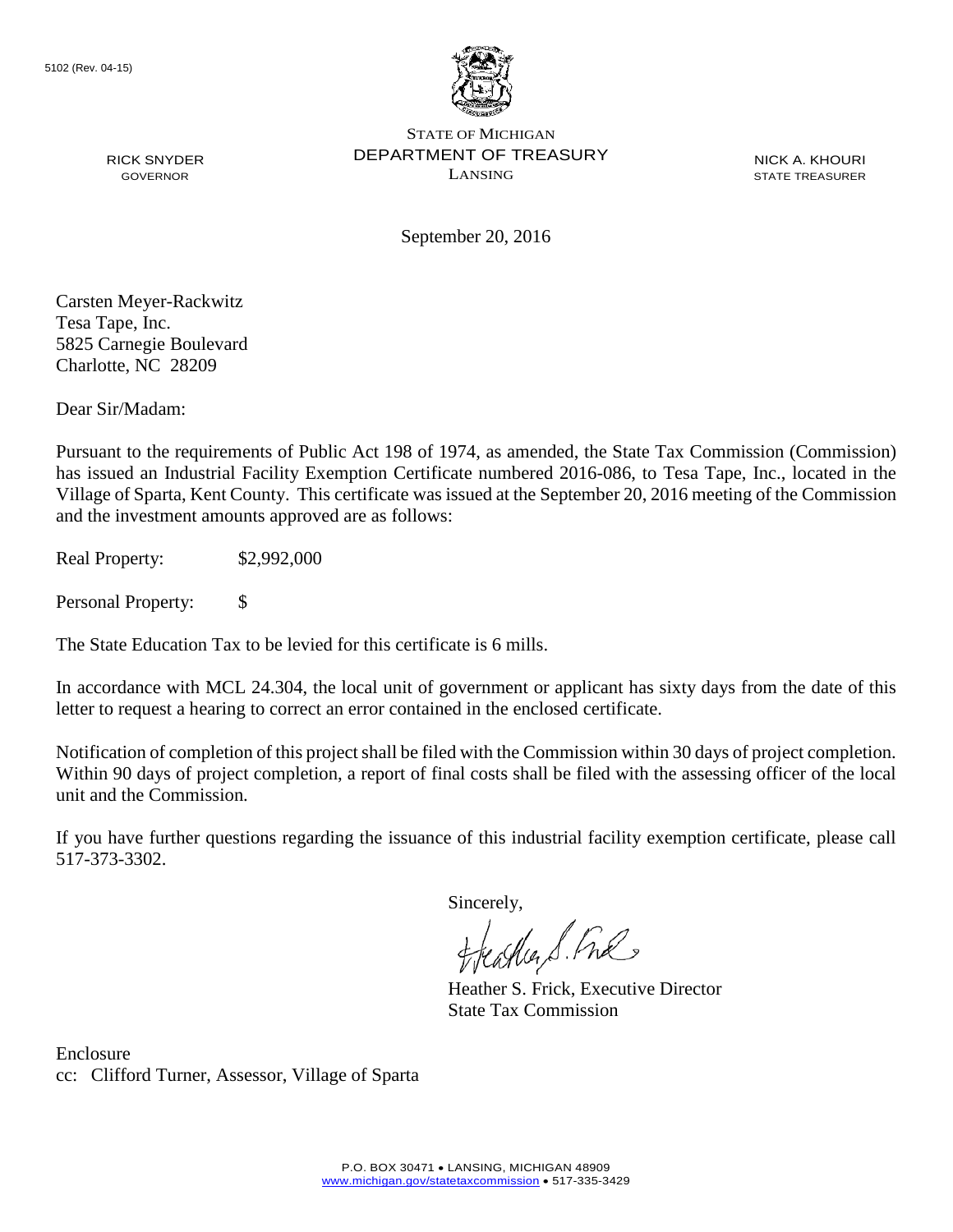Certificate No. **2016-086**

Pursuant to the provisions of Public Act 198 of 1974, as amended, the State Tax Commission hereby finds that the industrial property, as described in the approved application, hereafter referred to as the industrial facility, owned or leased by **Tesa Tape, Inc.**, and located at **324 South Union**, Village of Sparta, County of Kent, Michigan, within a Plant Rehabilitation or Industrial Development District, is intended for the construction/installation of new industrial property or for the purpose of restoration or replacement of obsolete industrial property, and complies with Section 9 and other provisions of the act.

Therefore, as provided by MCL 207.551 to 207.572, inclusive, the State Tax Commission hereby certifies this industrial facility as a **new facility.**

This certificate provides the authority for the assessor to exempt the industrial facility for which this Industrial Facilities Exemption Certificate is in effect, but not the land on which the facility is located, from ad valorem taxation. This certificate further provides the authority to levy a specific tax known as the Industrial Facilities Tax.

This certificate, unless revoked by order of the State Tax Commission as provided by Public Act 198 of 1974, as amended, shall remain in force for a period of **12** year(s) for real property and **0** year(s) for personal property**;**

**Real property component: Beginning December 31, 2016, and ending December 30, 2028.**

**The State Education Tax to be levied for the real property component of this certificate is 6 mills.**



 $\mathcal{S}$ 

Douglas B. Roberts, Chairperson State Tax Commission

A TRUE COPY ATTES Janay Jenkins<br>Michigan Department of Treasury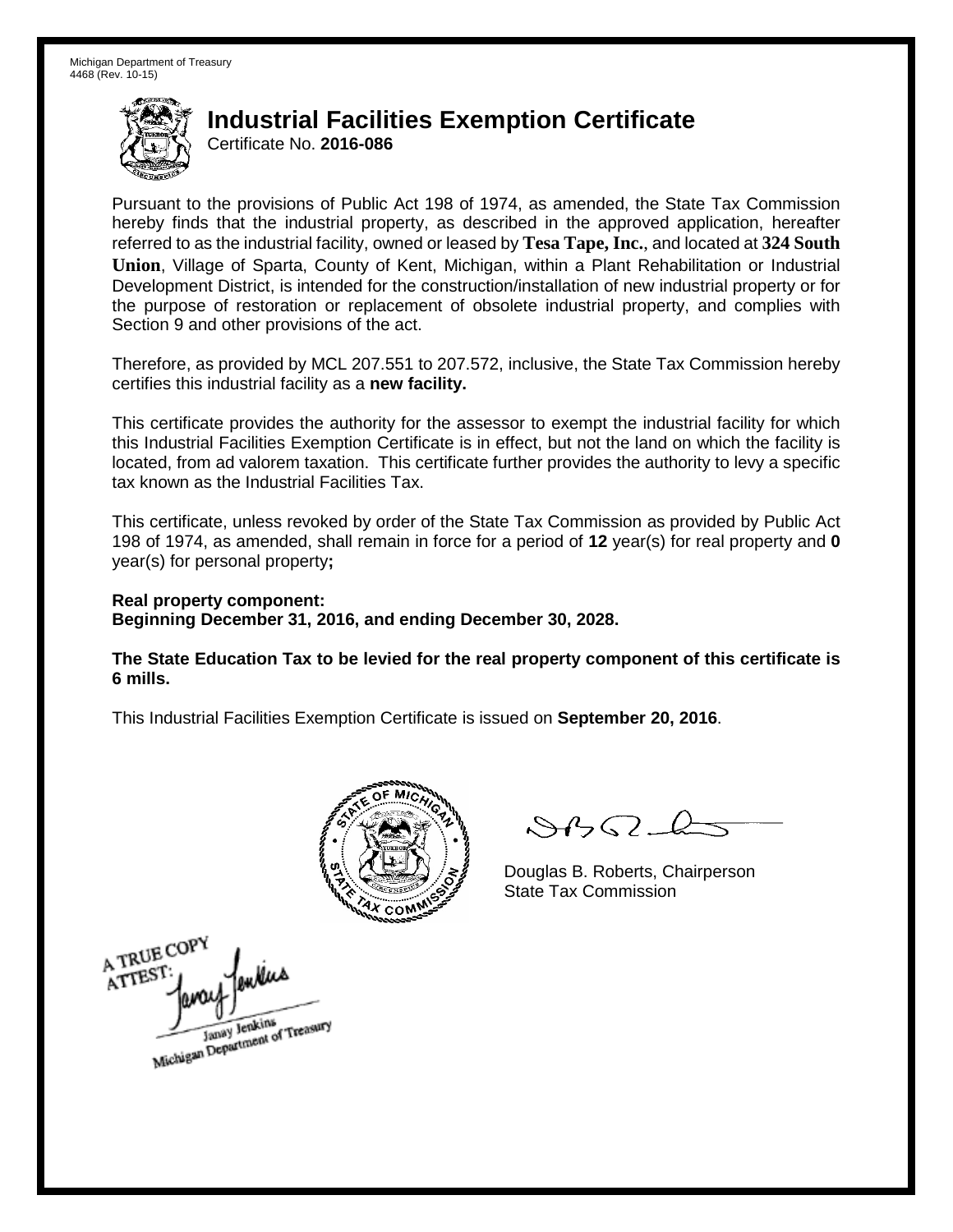

NICK A. KHOURI STATE TREASURER

September 20, 2016

Carsten Meyer-Rackwitz Tesa Tape, Inc. 5825 Carnegie Boulevard Charlotte, NC 28209

RICK SNYDER GOVERNOR

Dear Sir/Madam:

Pursuant to the requirements of Public Act 198 of 1974, as amended, the State Tax Commission (Commission) has issued an Industrial Facility Exemption Certificate numbered 2016-087, to Tesa Tape, Inc., located in the Village of Sparta, Kent County. This certificate was issued at the September 20, 2016 meeting of the Commission and the investment amounts approved are as follows:

Real Property: \$2,916,000

Personal Property: \$

The State Education Tax to be levied for this certificate is 6 mills.

In accordance with MCL 24.304, the local unit of government or applicant has sixty days from the date of this letter to request a hearing to correct an error contained in the enclosed certificate.

Notification of completion of this project shall be filed with the Commission within 30 days of project completion. Within 90 days of project completion, a report of final costs shall be filed with the assessing officer of the local unit and the Commission.

If you have further questions regarding the issuance of this industrial facility exemption certificate, please call 517-373-3302.

Sincerely,

teaglien S. Ful

Heather S. Frick, Executive Director State Tax Commission

Enclosure cc: Clifford Turner, Assessor, Village of Sparta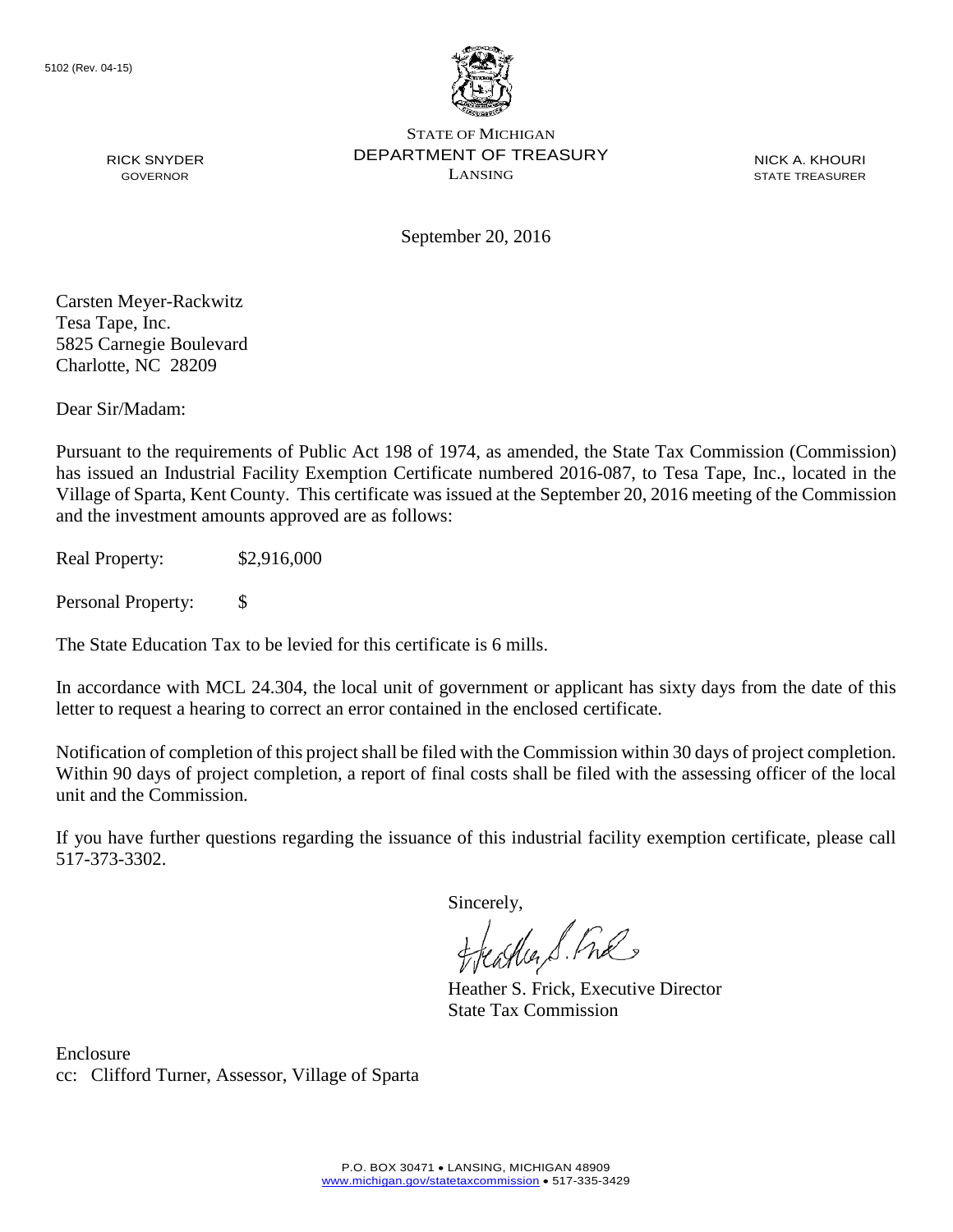Certificate No. **2016-087**

Pursuant to the provisions of Public Act 198 of 1974, as amended, the State Tax Commission hereby finds that the industrial property, as described in the approved application, hereafter referred to as the industrial facility, owned or leased by **Tesa Tape, Inc.**, and located at **324 South Union**, Village of Sparta, County of Kent, Michigan, within a Plant Rehabilitation or Industrial Development District, is intended for the construction/installation of new industrial property or for the purpose of restoration or replacement of obsolete industrial property, and complies with Section 9 and other provisions of the act.

Therefore, as provided by MCL 207.551 to 207.572, inclusive, the State Tax Commission hereby certifies this industrial facility as a **rehabilitated facility.**

The taxable value of the obsolete industrial property related to this certificate is \$1,228,700 for real property.

This certificate provides the authority for the assessor to exempt the industrial facility for which this Industrial Facilities Exemption Certificate is in effect, but not the land on which the facility is located, from ad valorem taxation. This certificate further provides the authority to levy a specific tax known as the Industrial Facilities Tax.

This certificate, unless revoked by order of the State Tax Commission as provided by Public Act 198 of 1974, as amended, shall remain in force for a period of **12** year(s) for real property and **0** year(s) for personal property**;**

**Real property component:**

**Beginning December 31, 2016, and ending December 30, 2028.**

**The State Education Tax to be levied for the real property component of this certificate is 6 mills.**

A TRUE COPY ATTEST Janay Jenkins<br>Michigan Department of Treasury

 $8450 - 6$ 

Douglas B. Roberts, Chairperson State Tax Commission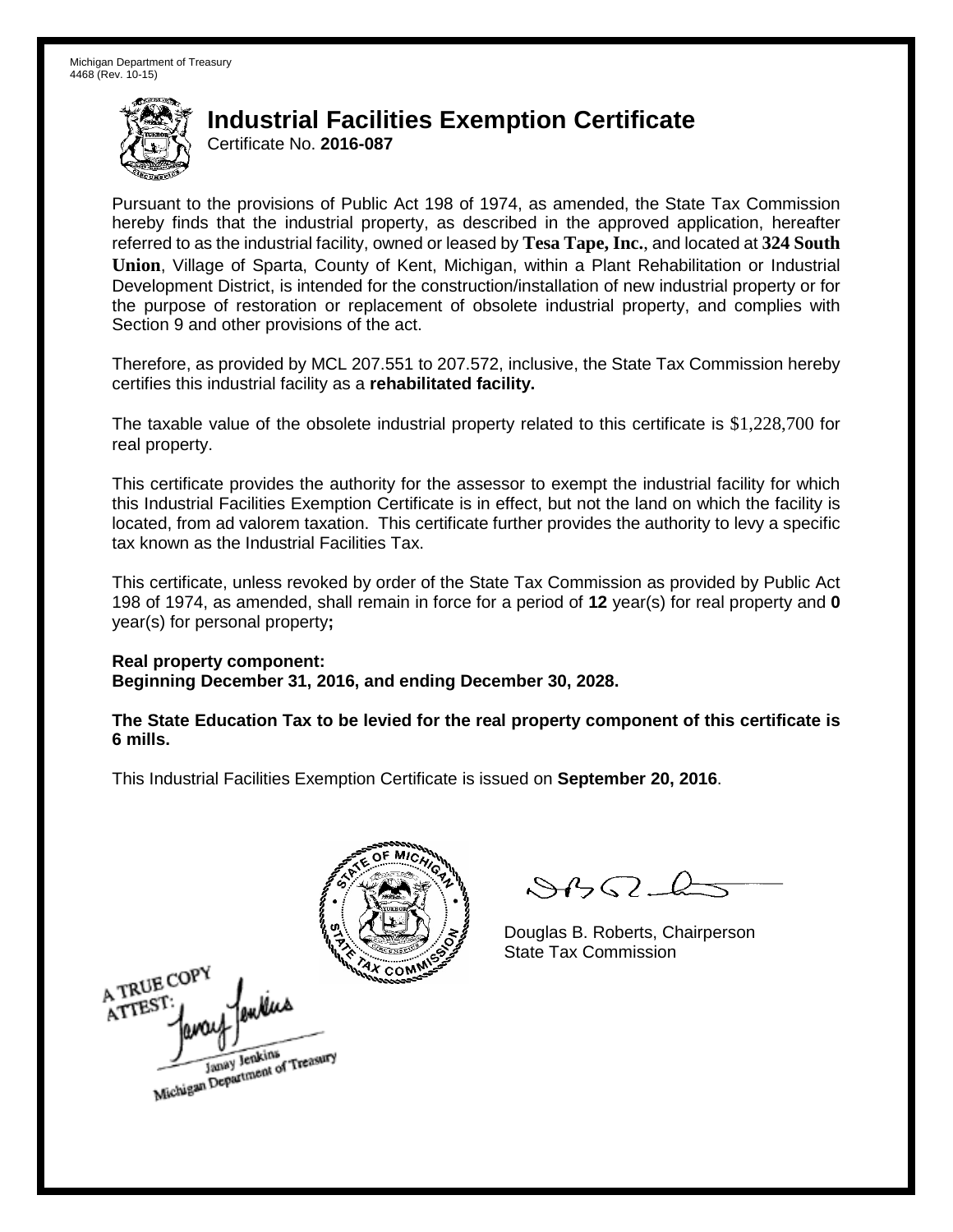

NICK A. KHOURI STATE TREASURER

September 20, 2016

Daijirou Kondou Asmo Manufacturing Inc. 500 Fritz Keiper Boulevard Battle Creek, MI 49015

RICK SNYDER GOVERNOR

Dear Sir/Madam:

Pursuant to the requirements of Public Act 198 of 1974, as amended, the State Tax Commission (Commission) has issued an Industrial Facility Exemption Certificate numbered 2016-088, to Asmo Manufacturing Inc., located in the City of Battle Creek, Calhoun County. This certificate was issued at the September 20, 2016 meeting of the Commission and the investment amounts approved are as follows:

Real Property: \$2,879,978

Personal Property: \$9,309,284

The State Education Tax to be levied for this certificate is 6 mills.

In accordance with MCL 24.304, the local unit of government or applicant has sixty days from the date of this letter to request a hearing to correct an error contained in the enclosed certificate.

Notification of completion of this project shall be filed with the Commission within 30 days of project completion. Within 90 days of project completion, a report of final costs shall be filed with the assessing officer of the local unit and the Commission.

If you have further questions regarding the issuance of this industrial facility exemption certificate, please call 517-373-3302.

Sincerely,

teather S. Ful

Heather S. Frick, Executive Director State Tax Commission

Enclosure cc: Steven M. Hudson, Assessor, City of Battle Creek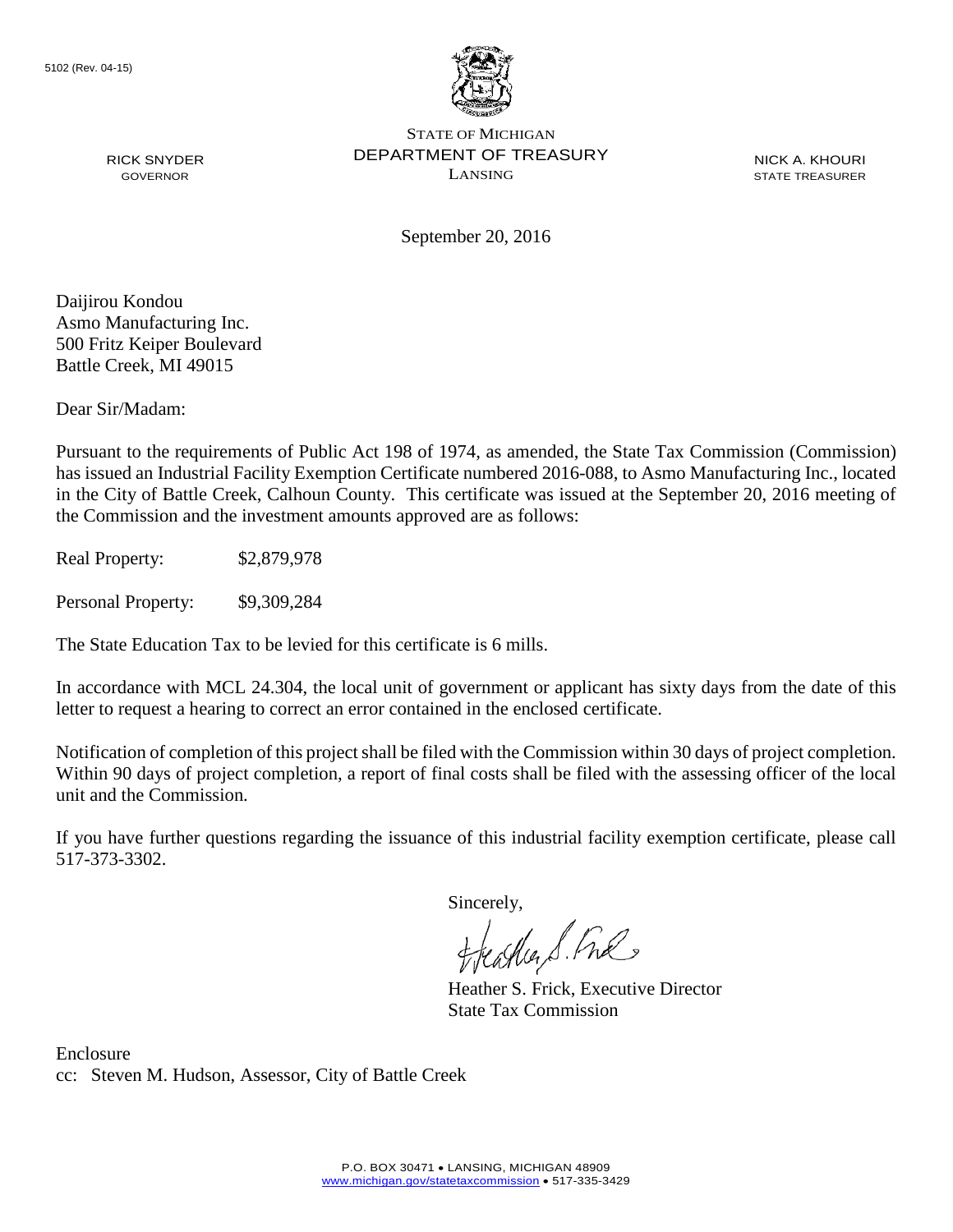Certificate No. **2016-088**

Pursuant to the provisions of Public Act 198 of 1974, as amended, the State Tax Commission hereby finds that the industrial property, as described in the approved application, hereafter referred to as the industrial facility, owned or leased by **Asmo Manufacturing Inc.**, and located at **500 Fritz Keiper Boulevard**, City of Battle Creek, County of Calhoun, Michigan, within a Plant Rehabilitation or Industrial Development District, is intended for the construction/installation of new industrial property or for the purpose of restoration or replacement of obsolete industrial property, and complies with Section 9 and other provisions of the act.

Therefore, as provided by MCL 207.551 to 207.572, inclusive, the State Tax Commission hereby certifies this industrial facility as a **new facility.**

This certificate provides the authority for the assessor to exempt the industrial facility for which this Industrial Facilities Exemption Certificate is in effect, but not the land on which the facility is located, from ad valorem taxation. This certificate further provides the authority to levy a specific tax known as the Industrial Facilities Tax.

This certificate, unless revoked by order of the State Tax Commission as provided by Public Act 198 of 1974, as amended, shall remain in force for a period of **12** year(s) for real property and **12** year(s) for personal property**;**

**Real property component: Beginning December 31, 2016, and ending December 30, 2028.**

**The State Education Tax to be levied for the real property component of this certificate is 6 mills.**

**Personal property component:**

**Beginning December 31, 2016, and ending December 30, 2030.**

**The State Education Tax to be levied for the personal property component of this certificate is 6 mills, unless exempted by MCL 207.564(4) which was enacted with the creation of the Michigan Business Tax.\***

This Industrial Facilities Exemption Certificate is issued on **September 20, 2016**.

A TRUE COP ATTES Janay Jenkins<br>Michigan Department of Treasury

 $\mathcal{S}4\mathcal{G}$ 

Douglas B. Roberts, Chairperson State Tax Commission

\*Contact the local assessor for further clarification regarding the classification and tax applied to the personal property component of this certificate.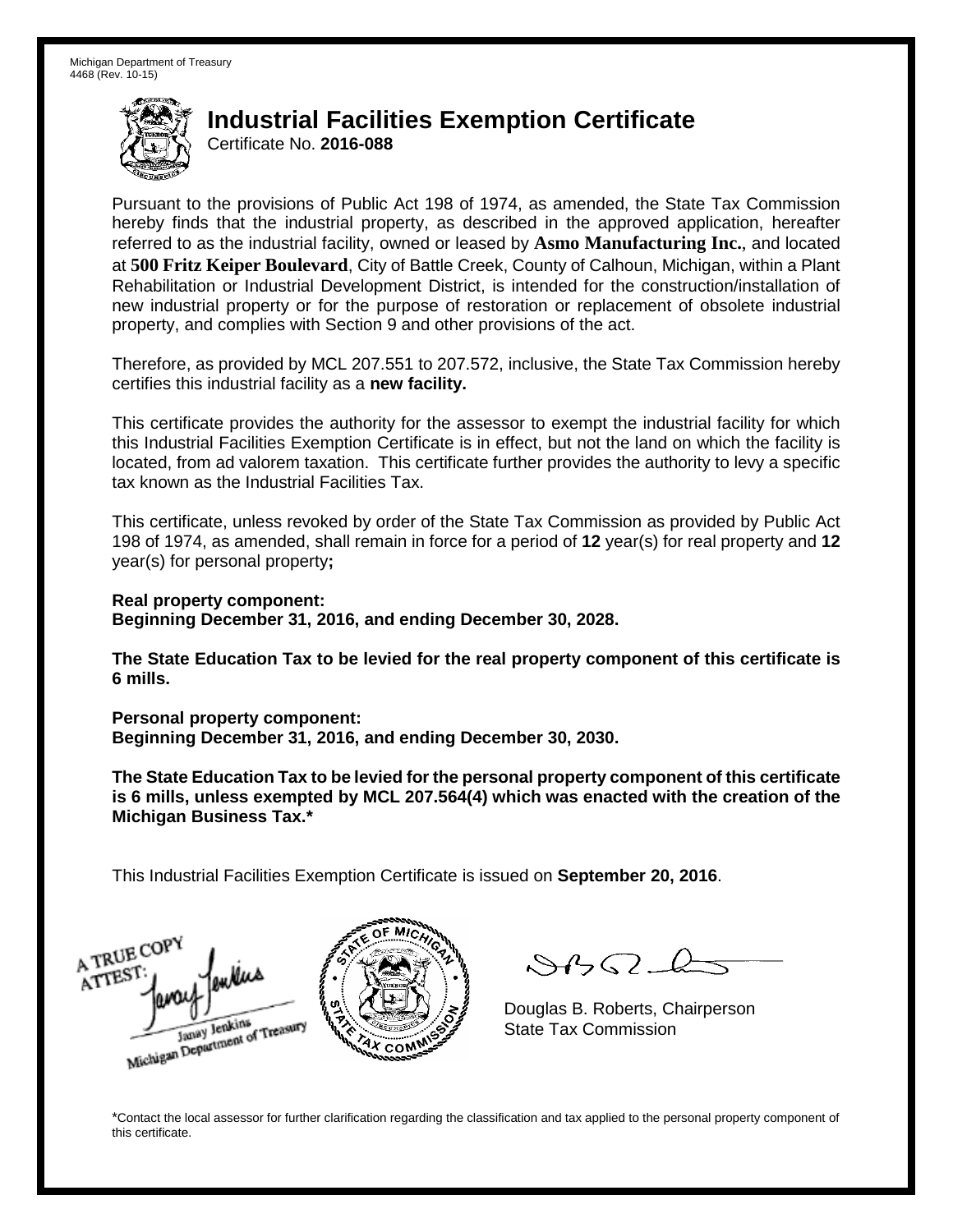

NICK A. KHOURI STATE TREASURER

RICK SNYDER GOVERNOR

September 20, 2016

David Strach MJC Assests LLC 46903 West Road Wixom, MI 48393

Dear Sir/Madam:

Pursuant to the requirements of Public Act 198 of 1974, as amended, the State Tax Commission (Commission) has issued an Industrial Facility Exemption Certificate numbered 2016-089, to MJC Assests LLC, located in the City of Wixom, Oakland County. This certificate was issued at the September 20, 2016 meeting of the Commission and the investment amounts approved are as follows:

Real Property: \$462,064

Personal Property: \$

The State Education Tax to be levied for this certificate is 6 mills.

In accordance with MCL 24.304, the local unit of government or applicant has sixty days from the date of this letter to request a hearing to correct an error contained in the enclosed certificate.

Notification of completion of this project shall be filed with the Commission within 30 days of project completion. Within 90 days of project completion, a report of final costs shall be filed with the assessing officer of the local unit and the Commission.

If you have further questions regarding the issuance of this industrial facility exemption certificate, please call 517-373-3302.

Sincerely,

teather S. Ful

Heather S. Frick, Executive Director State Tax Commission

Enclosure cc: David M. Hieber, Assessor, City of Wixom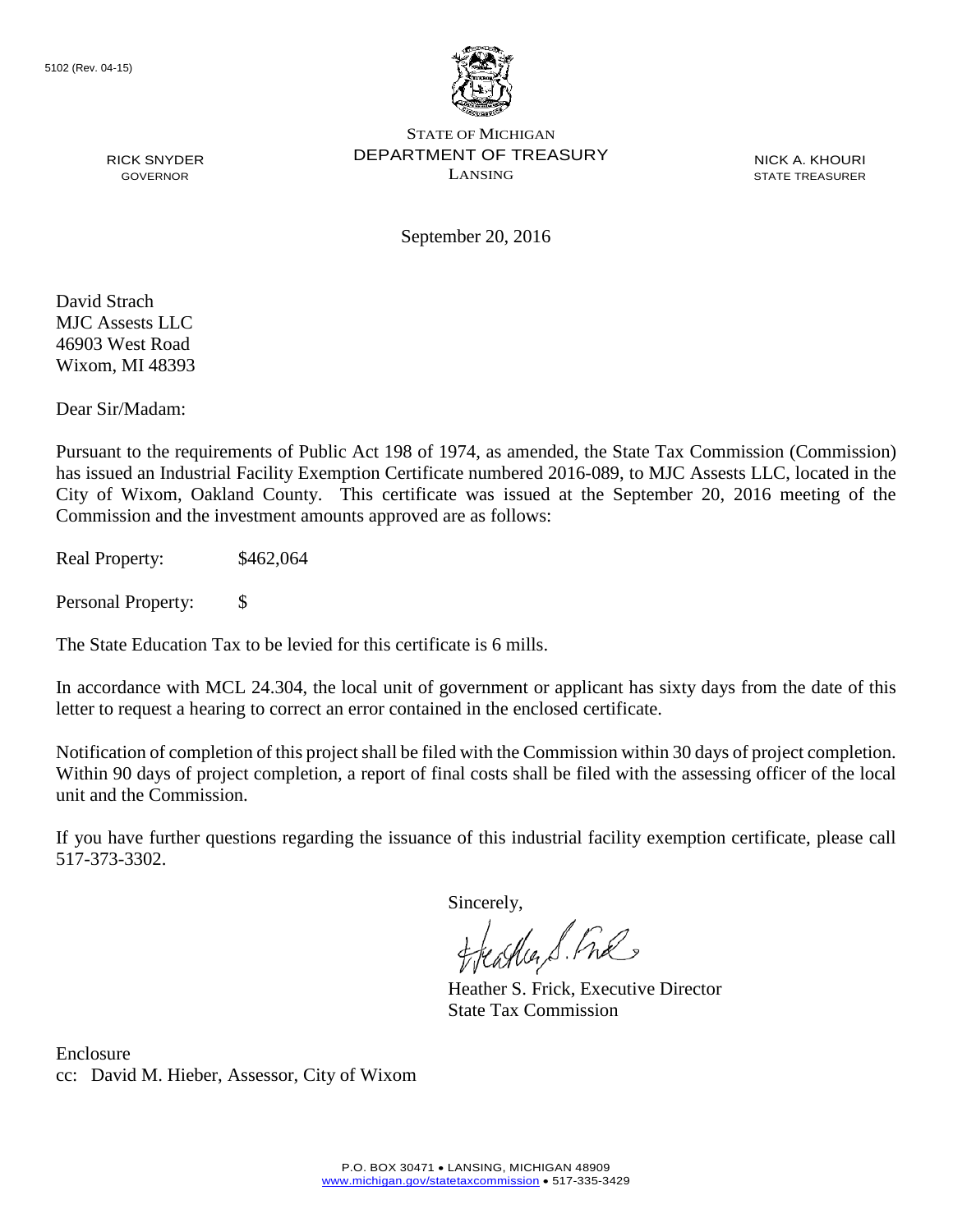Certificate No. **2016-089**

Pursuant to the provisions of Public Act 198 of 1974, as amended, the State Tax Commission hereby finds that the industrial property, as described in the approved application, hereafter referred to as the industrial facility, owned or leased by **MJC Assests LLC**, and located at **46903 West Road**, City of Wixom, County of Oakland, Michigan, within a Plant Rehabilitation or Industrial Development District, is intended for the construction/installation of new industrial property or for the purpose of restoration or replacement of obsolete industrial property, and complies with Section 9 and other provisions of the act.

Therefore, as provided by MCL 207.551 to 207.572, inclusive, the State Tax Commission hereby certifies this industrial facility as a **new facility.**

This certificate provides the authority for the assessor to exempt the industrial facility for which this Industrial Facilities Exemption Certificate is in effect, but not the land on which the facility is located, from ad valorem taxation. This certificate further provides the authority to levy a specific tax known as the Industrial Facilities Tax.

This certificate, unless revoked by order of the State Tax Commission as provided by Public Act 198 of 1974, as amended, shall remain in force for a period of **3** year(s) for real property and **0** year(s) for personal property**;**

**Real property component: Beginning December 31, 2016, and ending December 30, 2019.**

**The State Education Tax to be levied for the real property component of this certificate is 6 mills.**



 $\mathcal{S}$ 

Douglas B. Roberts, Chairperson State Tax Commission

A TRUE COPY wins ATTEST Janay Jenkins<br>Michigan Department of Treasury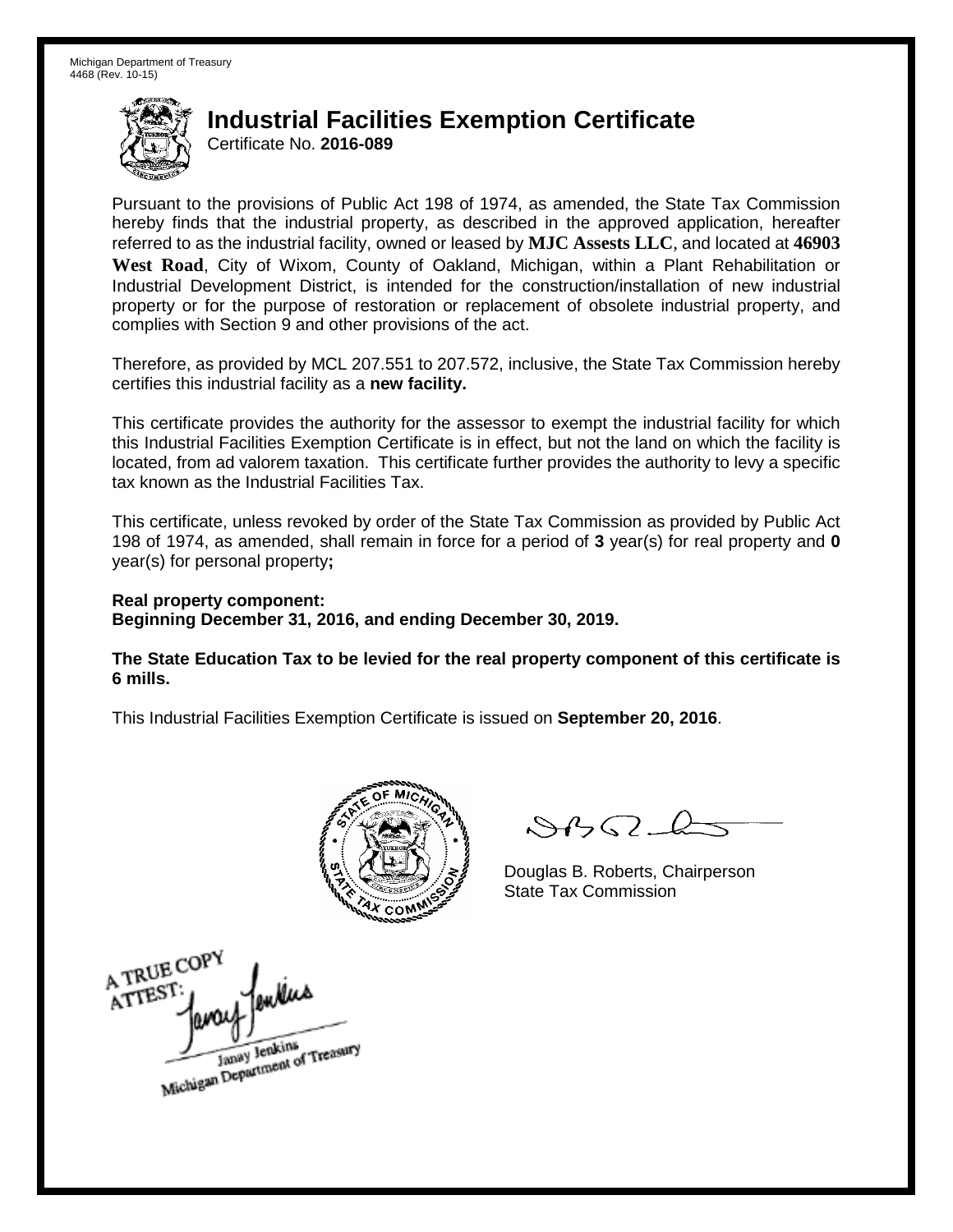

NICK A. KHOURI STATE TREASURER

September 20, 2016

Kyriacos Louca Louca Mold And Aerospace Machining Inc. 1460 Atlantic Boulevard Auburn Hills, MI 48326

Dear Sir/Madam:

RICK SNYDER GOVERNOR

Pursuant to the requirements of Public Act 198 of 1974, as amended, the State Tax Commission (Commission) has issued an Industrial Facility Exemption Certificate numbered 2016-091, to Louca Mold And Aerospace Machining Inc., located in the City of Auburn Hills, Oakland County. This certificate was issued at the September 20, 2016 meeting of the Commission and the investment amounts approved are as follows:

Real Property: \$

Personal Property: \$560,000

The State Education Tax to be levied for this certificate is 6 mills.

In accordance with MCL 24.304, the local unit of government or applicant has sixty days from the date of this letter to request a hearing to correct an error contained in the enclosed certificate.

Notification of completion of this project shall be filed with the Commission within 30 days of project completion. Within 90 days of project completion, a report of final costs shall be filed with the assessing officer of the local unit and the Commission.

If you have further questions regarding the issuance of this industrial facility exemption certificate, please call 517-373-3302.

Sincerely,

teagher S. Fral

Heather S. Frick, Executive Director State Tax Commission

Enclosure cc: William D. Griffin, Assessor, City of Auburn Hills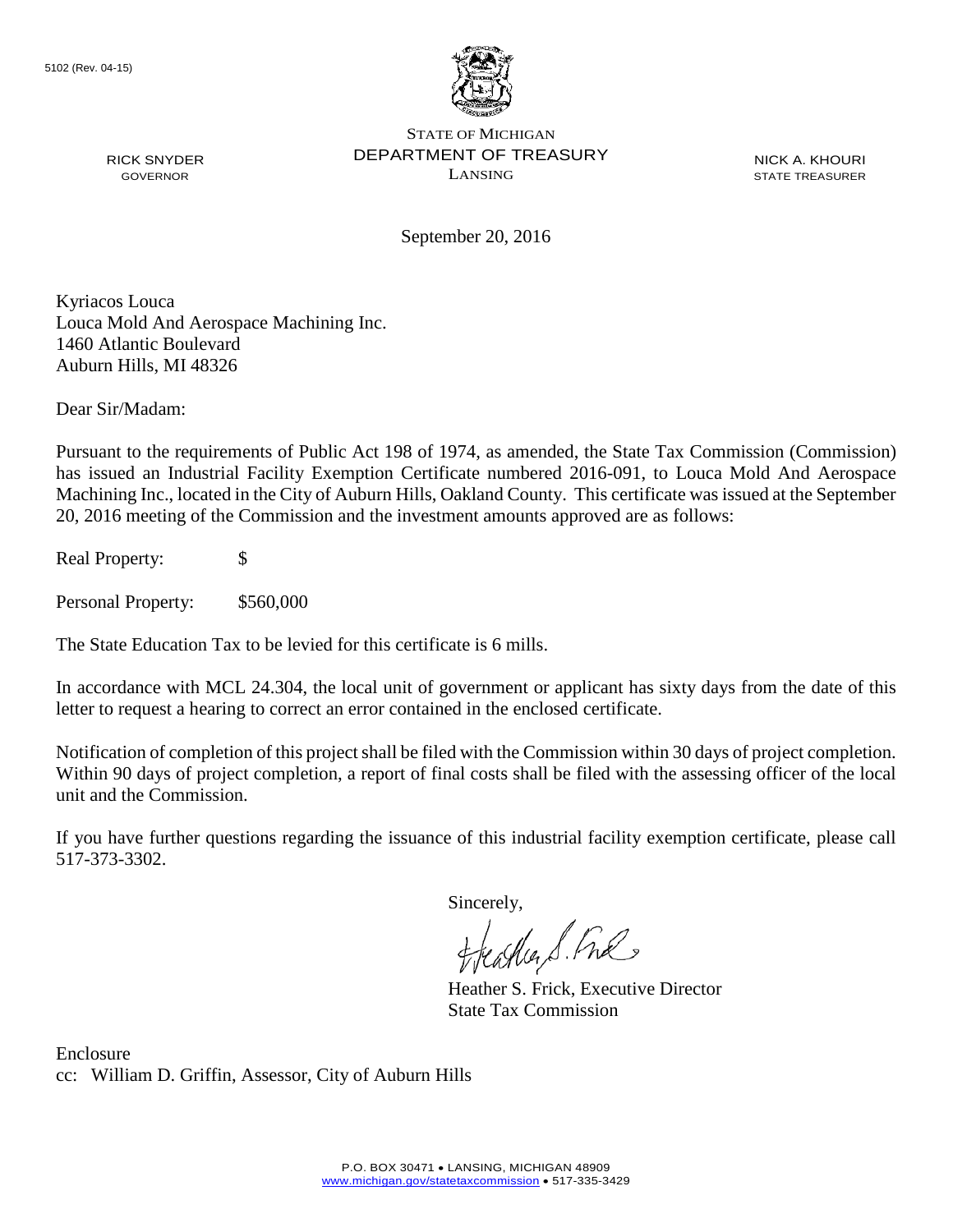A TRUE COP

Janay Jenkins<br>Michigan Department of Treasury

ATTES1

### **Industrial Facilities Exemption Certificate**

Certificate No. **2016-091**

Pursuant to the provisions of Public Act 198 of 1974, as amended, the State Tax Commission hereby finds that the industrial property, as described in the approved application, hereafter referred to as the industrial facility, owned or leased by **Louca Mold And Aerospace Machining Inc.**, and located at **1925 Taylor Road**, City of Auburn Hills, County of Oakland, Michigan, within a Plant Rehabilitation or Industrial Development District, is intended for the construction/installation of new industrial property or for the purpose of restoration or replacement of obsolete industrial property, and complies with Section 9 and other provisions of the act.

Therefore, as provided by MCL 207.551 to 207.572, inclusive, the State Tax Commission hereby certifies this industrial facility as a **new facility.**

This certificate provides the authority for the assessor to exempt the industrial facility for which this Industrial Facilities Exemption Certificate is in effect, but not the land on which the facility is located, from ad valorem taxation. This certificate further provides the authority to levy a specific tax known as the Industrial Facilities Tax.

This certificate, unless revoked by order of the State Tax Commission as provided by Public Act 198 of 1974, as amended, shall remain in force for a period of **0** year(s) for real property and **8** year(s) for personal property**;**

**Personal property component: Beginning December 31, 2016, and ending December 30, 2024.**

**The State Education Tax to be levied for the personal property component of this certificate is 6 mills, unless exempted by MCL 207.564(4) which was enacted with the creation of the Michigan Business Tax.\***

This Industrial Facilities Exemption Certificate is issued on **September 20, 2016**.



 $\mathcal{S}4\mathcal{G}$ 

Douglas B. Roberts, Chairperson State Tax Commission

\*Contact the local assessor for further clarification regarding the classification and tax applied to the personal property component of this certificate.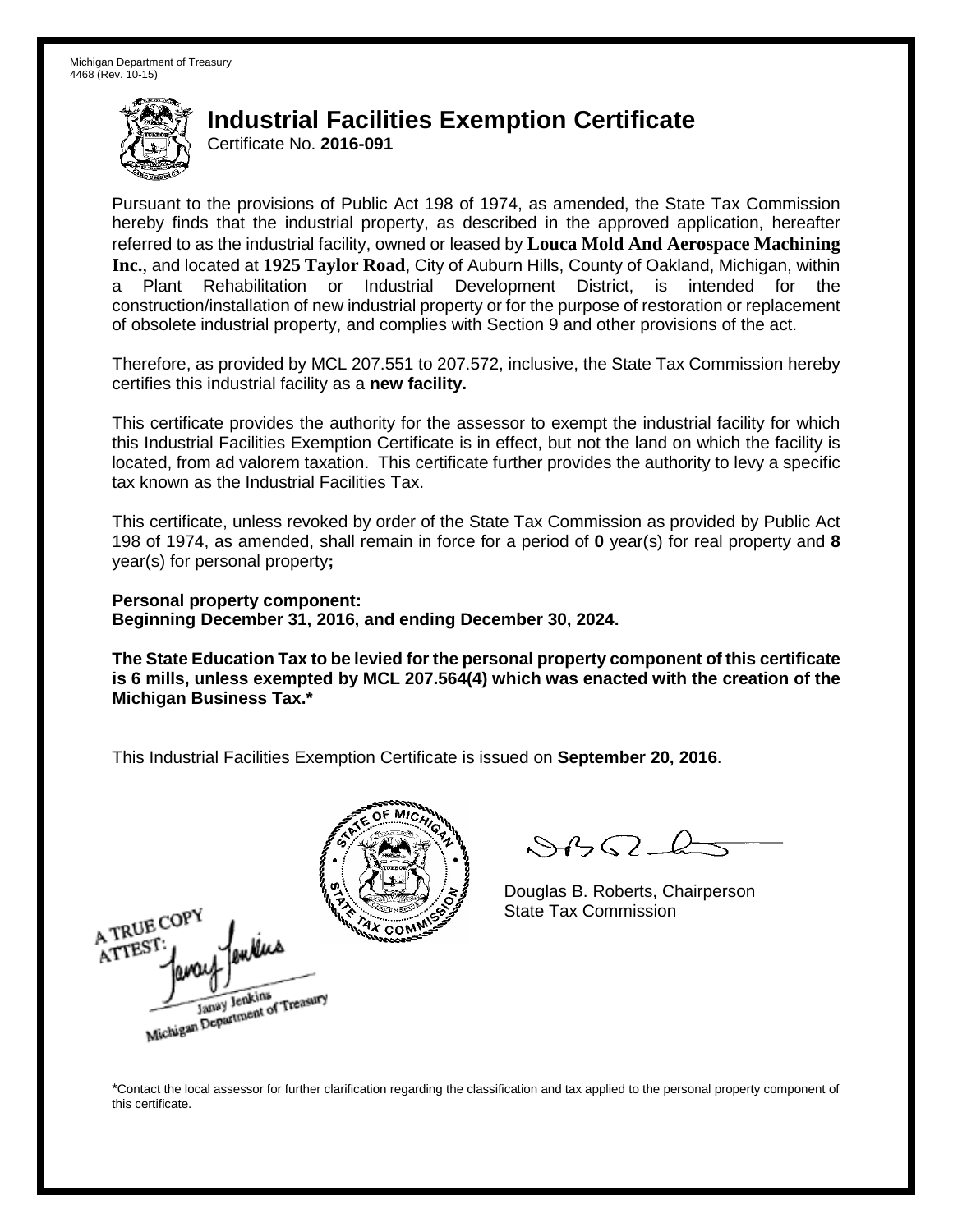

NICK A. KHOURI STATE TREASURER

September 20, 2016

Keith Lavanway Eagle Film Extruders, LLC 1100 Hynes Ave SW, Suite B Grand Rapids, MI 49507

RICK SNYDER GOVERNOR

Dear Sir/Madam:

Pursuant to the requirements of Public Act 198 of 1974, as amended, the State Tax Commission (Commission) has issued an Industrial Facility Exemption Certificate numbered 2016-093, to Eagle Film Extruders, LLC, located in the City of Grand Rapids, Kent County. This certificate was issued at the September 20, 2016 meeting of the Commission and the investment amounts approved are as follows:

Real Property: \$2,052,137

Personal Property: \$

The State Education Tax to be levied for this certificate is 6 mills.

In accordance with MCL 24.304, the local unit of government or applicant has sixty days from the date of this letter to request a hearing to correct an error contained in the enclosed certificate.

Notification of completion of this project shall be filed with the Commission within 30 days of project completion. Within 90 days of project completion, a report of final costs shall be filed with the assessing officer of the local unit and the Commission.

If you have further questions regarding the issuance of this industrial facility exemption certificate, please call 517-373-3302.

Sincerely,

teagher & Fral

Heather S. Frick, Executive Director State Tax Commission

Enclosure cc: Scott A. Engerson, Assessor, City of Grand Rapids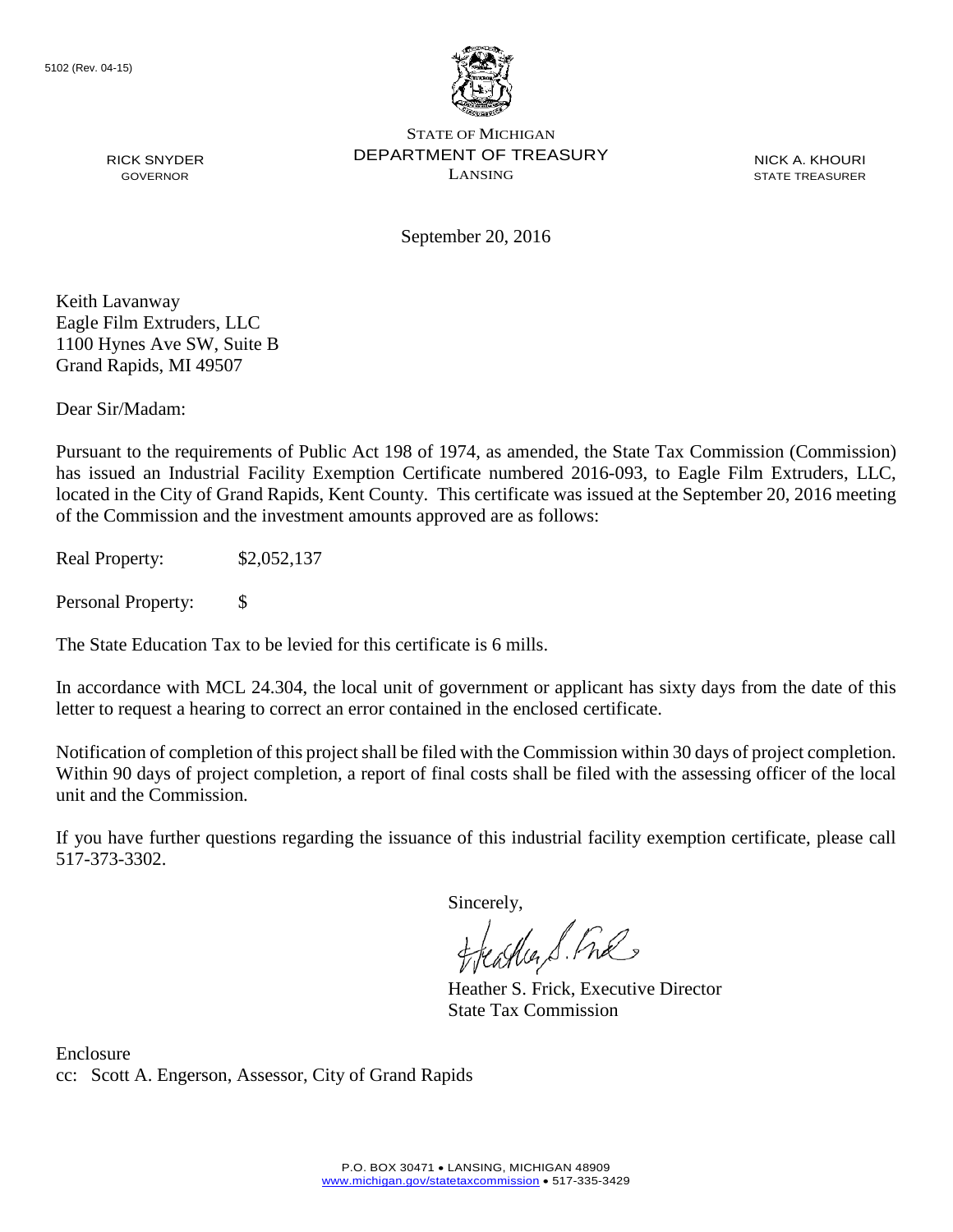Certificate No. **2016-093**

Pursuant to the provisions of Public Act 198 of 1974, as amended, the State Tax Commission hereby finds that the industrial property, as described in the approved application, hereafter referred to as the industrial facility, owned or leased by **Eagle Film Extruders, LLC**, and located at **1100 Hynes Ave SW, Suite B**, City of Grand Rapids, County of Kent, Michigan, within a Plant Rehabilitation or Industrial Development District, is intended for the construction/installation of new industrial property or for the purpose of restoration or replacement of obsolete industrial property, and complies with Section 9 and other provisions of the act.

Therefore, as provided by MCL 207.551 to 207.572, inclusive, the State Tax Commission hereby certifies this industrial facility as a **new facility.**

This certificate provides the authority for the assessor to exempt the industrial facility for which this Industrial Facilities Exemption Certificate is in effect, but not the land on which the facility is located, from ad valorem taxation. This certificate further provides the authority to levy a specific tax known as the Industrial Facilities Tax.

This certificate, unless revoked by order of the State Tax Commission as provided by Public Act 198 of 1974, as amended, shall remain in force for a period of **12** year(s) for real property and **0** year(s) for personal property**;**

#### **Real property component: Beginning December 31, 2016, and ending December 30, 2030.**

**The State Education Tax to be levied for the real property component of this certificate is 6 mills.**

This Industrial Facilities Exemption Certificate is issued on **September 20, 2016**.



 $\mathcal{A}$ 

Douglas B. Roberts, Chairperson State Tax Commission

A TRUE COPY ATTEST Janay Jenkins<br>Michigan Department of Treasury

\*Contact the local assessor for further clarification regarding the classification and tax applied to the personal property component of this certificate.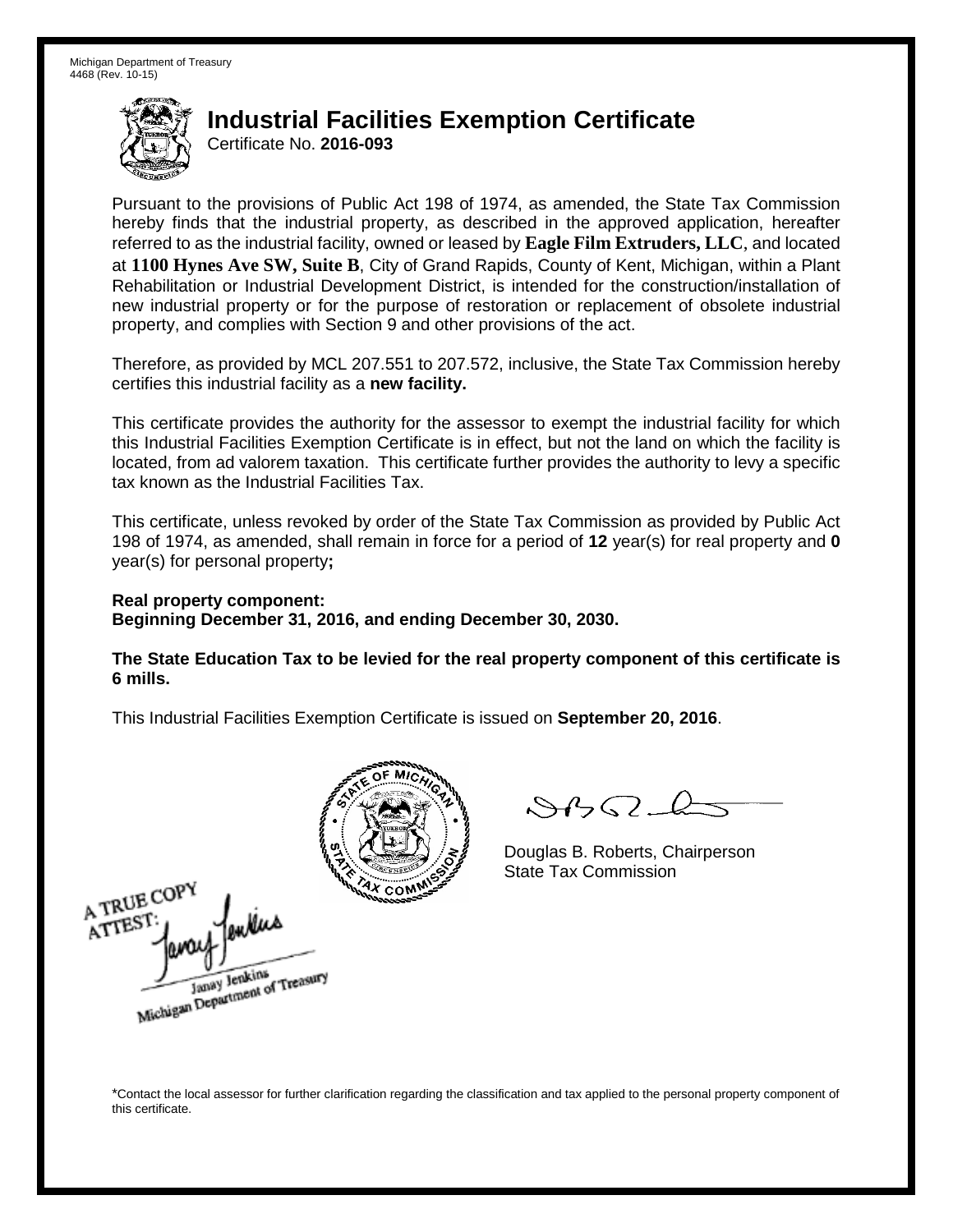

NICK A. KHOURI STATE TREASURER

September 20, 2016

Albert Schaller Schaller Corporation 52000 Chesterfield Drive Chesterfield Township, MI 48051

RICK SNYDER GOVERNOR

Dear Sir/Madam:

Pursuant to the requirements of Public Act 198 of 1974, as amended, the State Tax Commission (Commission) has issued an Industrial Facility Exemption Certificate numbered 2016-094, to Schaller Corporation, located in Chesterfield Charter Township, Macomb County. This certificate was issued at the September 20, 2016 meeting of the Commission and the investment amounts approved are as follows:

Real Property: \$3,982,960

Personal Property: \$

The State Education Tax to be levied for this certificate is 6 mills.

In accordance with MCL 24.304, the local unit of government or applicant has sixty days from the date of this letter to request a hearing to correct an error contained in the enclosed certificate.

Notification of completion of this project shall be filed with the Commission within 30 days of project completion. Within 90 days of project completion, a report of final costs shall be filed with the assessing officer of the local unit and the Commission.

If you have further questions regarding the issuance of this industrial facility exemption certificate, please call 517-373-3302.

Sincerely,

teaglien S. Ful

Heather S. Frick, Executive Director State Tax Commission

Enclosure cc: Dean E. Babb, Assessor, Chesterfield Charter Township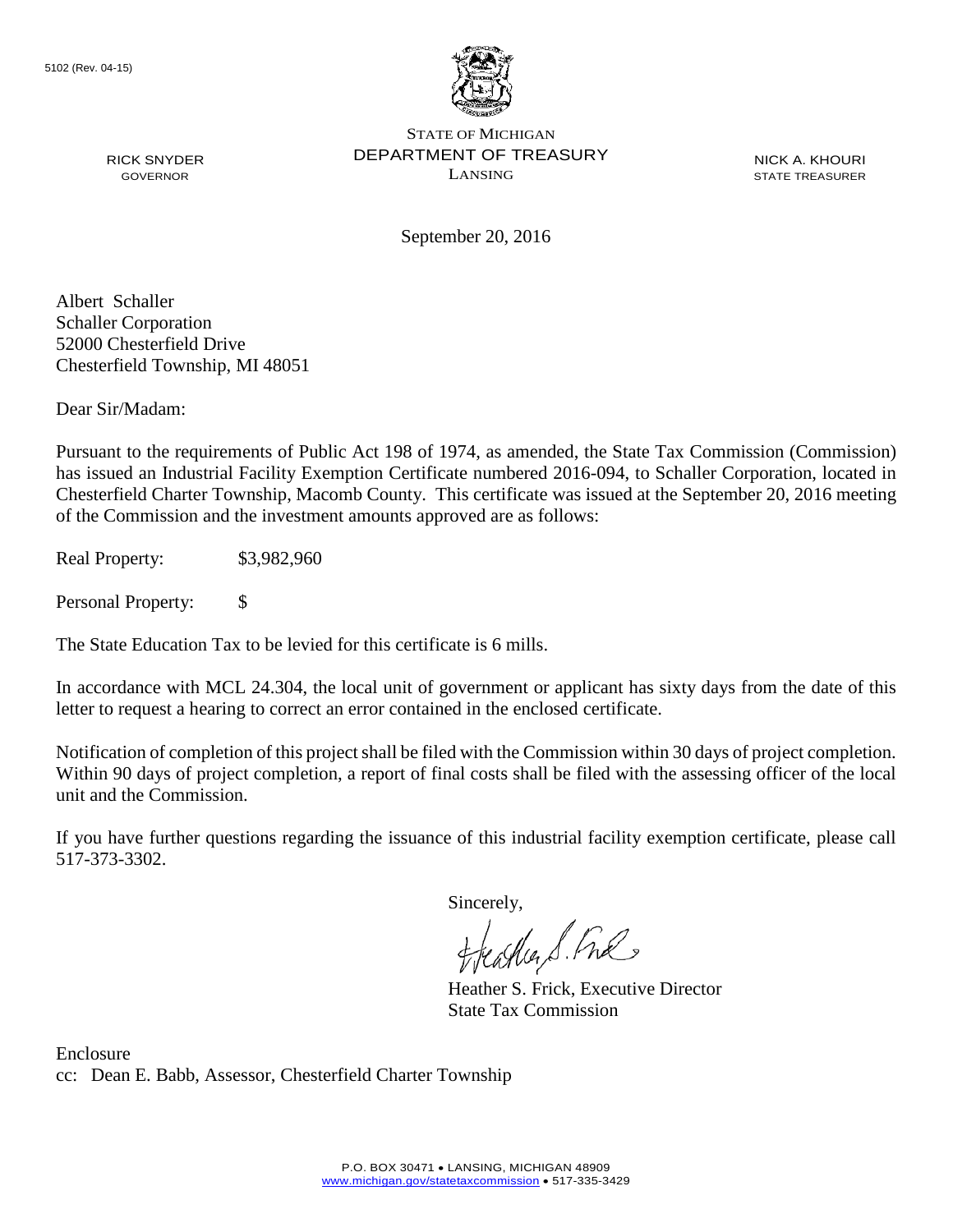Certificate No. **2016-094**

Pursuant to the provisions of Public Act 198 of 1974, as amended, the State Tax Commission hereby finds that the industrial property, as described in the approved application, hereafter referred to as the industrial facility, owned or leased by **Schaller Corporation**, and located at **52000 Chesterfield Drive**, Chesterfield Charter Township, County of Macomb, Michigan, within a Plant Rehabilitation or Industrial Development District, is intended for the construction/installation of new industrial property or for the purpose of restoration or replacement of obsolete industrial property, and complies with Section 9 and other provisions of the act.

Therefore, as provided by MCL 207.551 to 207.572, inclusive, the State Tax Commission hereby certifies this industrial facility as a **new facility.**

This certificate provides the authority for the assessor to exempt the industrial facility for which this Industrial Facilities Exemption Certificate is in effect, but not the land on which the facility is located, from ad valorem taxation. This certificate further provides the authority to levy a specific tax known as the Industrial Facilities Tax.

This certificate, unless revoked by order of the State Tax Commission as provided by Public Act 198 of 1974, as amended, shall remain in force for a period of **8** year(s) for real property and **0** year(s) for personal property**;**

**Real property component: Beginning December 31, 2016, and ending December 30, 2024.**

**The State Education Tax to be levied for the real property component of this certificate is 6 mills.**



 $\mathcal{S}$ 

Douglas B. Roberts, Chairperson State Tax Commission

A TRUE COPY ATTEST Janay Jenkins<br>Michigan Department of Treasury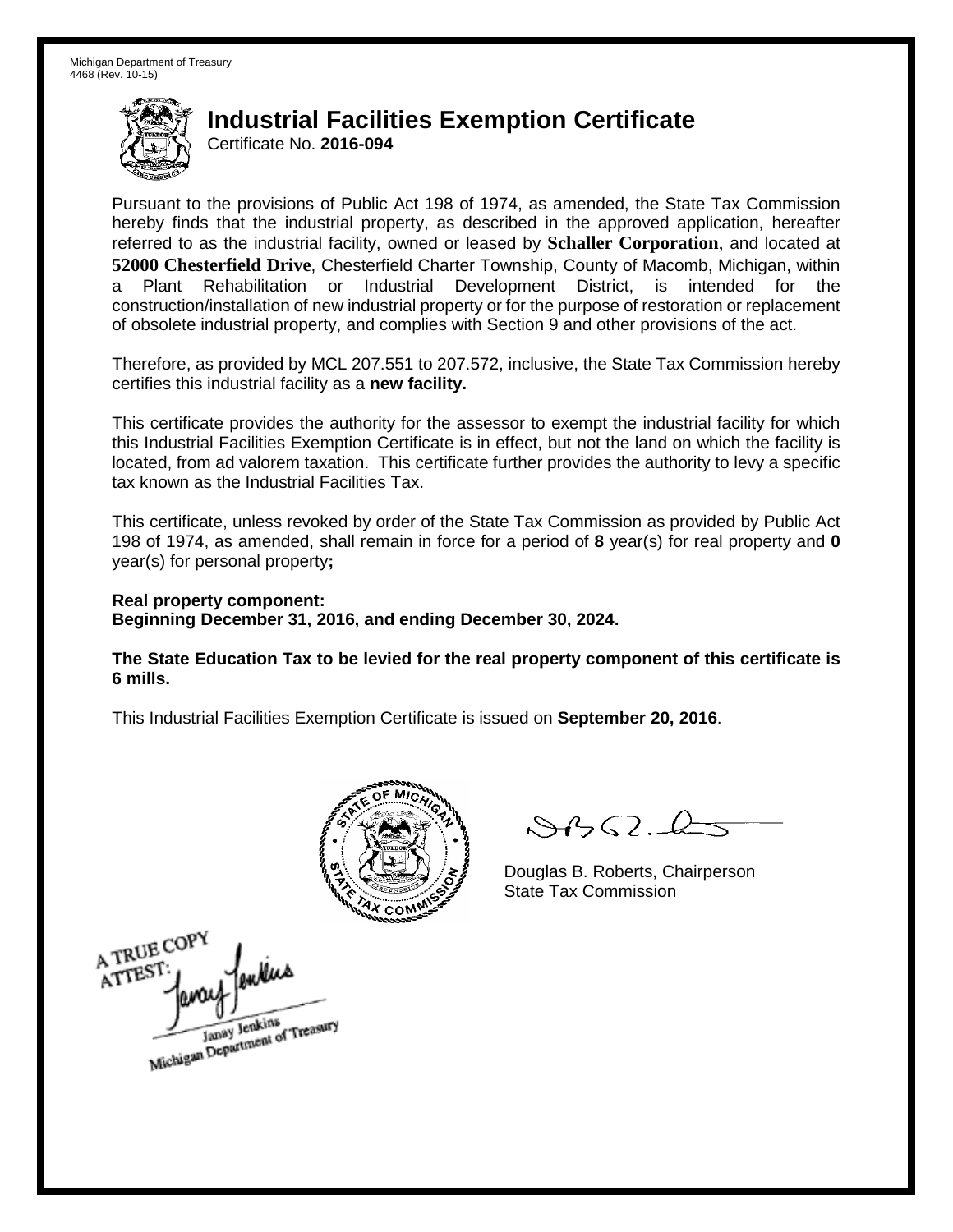

NICK A. KHOURI STATE TREASURER

September 20, 2016

Ross Slagh Emergent Malt, LLC  $3379.80^{th}$  Avenue Zeeland, MI 49464

RICK SNYDER GOVERNOR

Dear Sir/Madam:

Pursuant to the requirements of Public Act 198 of 1974, as amended, the State Tax Commission (Commission) has issued an Industrial Facility Exemption Certificate numbered 2016-097, to Emergent Malt, LLC, located in Zeeland Charter Township, Ottawa County. This certificate was issued at the September 20, 2016 meeting of the Commission and the investment amounts approved are as follows:

Real Property: \$518,113

Personal Property: \$

The State Education Tax to be levied for this certificate is 6 mills.

In accordance with MCL 24.304, the local unit of government or applicant has sixty days from the date of this letter to request a hearing to correct an error contained in the enclosed certificate.

Notification of completion of this project shall be filed with the Commission within 30 days of project completion. Within 90 days of project completion, a report of final costs shall be filed with the assessing officer of the local unit and the Commission.

If you have further questions regarding the issuance of this industrial facility exemption certificate, please call 517-373-3302.

Sincerely,

teaglier S. Ful

Heather S. Frick, Executive Director State Tax Commission

Enclosure cc: Steven C. Hansen, Assessor, Zeeland Charter Township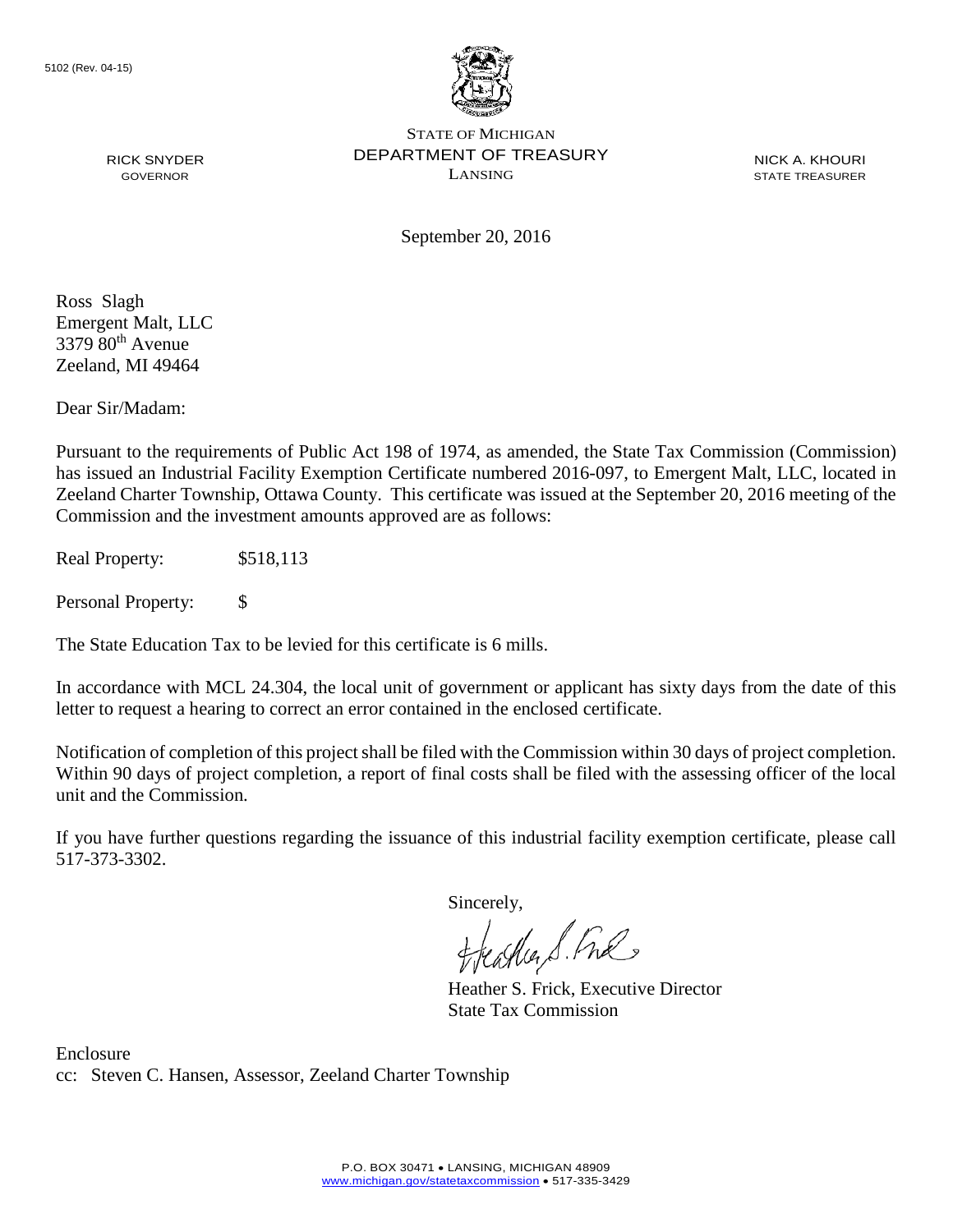Certificate No. **2016-097**

Pursuant to the provisions of Public Act 198 of 1974, as amended, the State Tax Commission hereby finds that the industrial property, as described in the approved application, hereafter referred to as the industrial facility, owned or leased by **Emergent Malt, LLC**, and located at **3379 80th Avenue**, Zeeland Charter Township, County of Ottawa, Michigan, within a Plant Rehabilitation or Industrial Development District, is intended for the construction/installation of new industrial property or for the purpose of restoration or replacement of obsolete industrial property, and complies with Section 9 and other provisions of the act.

Therefore, as provided by MCL 207.551 to 207.572, inclusive, the State Tax Commission hereby certifies this industrial facility as a **new facility.**

This certificate provides the authority for the assessor to exempt the industrial facility for which this Industrial Facilities Exemption Certificate is in effect, but not the land on which the facility is located, from ad valorem taxation. This certificate further provides the authority to levy a specific tax known as the Industrial Facilities Tax.

This certificate, unless revoked by order of the State Tax Commission as provided by Public Act 198 of 1974, as amended, shall remain in force for a period of **12** year(s) for real property and **0** year(s) for personal property**;**

**Real property component: Beginning December 31, 2016, and ending December 30, 2030.**

**The State Education Tax to be levied for the real property component of this certificate is 6 mills.**



 $\mathcal{S}$ 

Douglas B. Roberts, Chairperson State Tax Commission

A TRUE COP ATTEST Janay Jenkins<br>Michigan Department of Treasury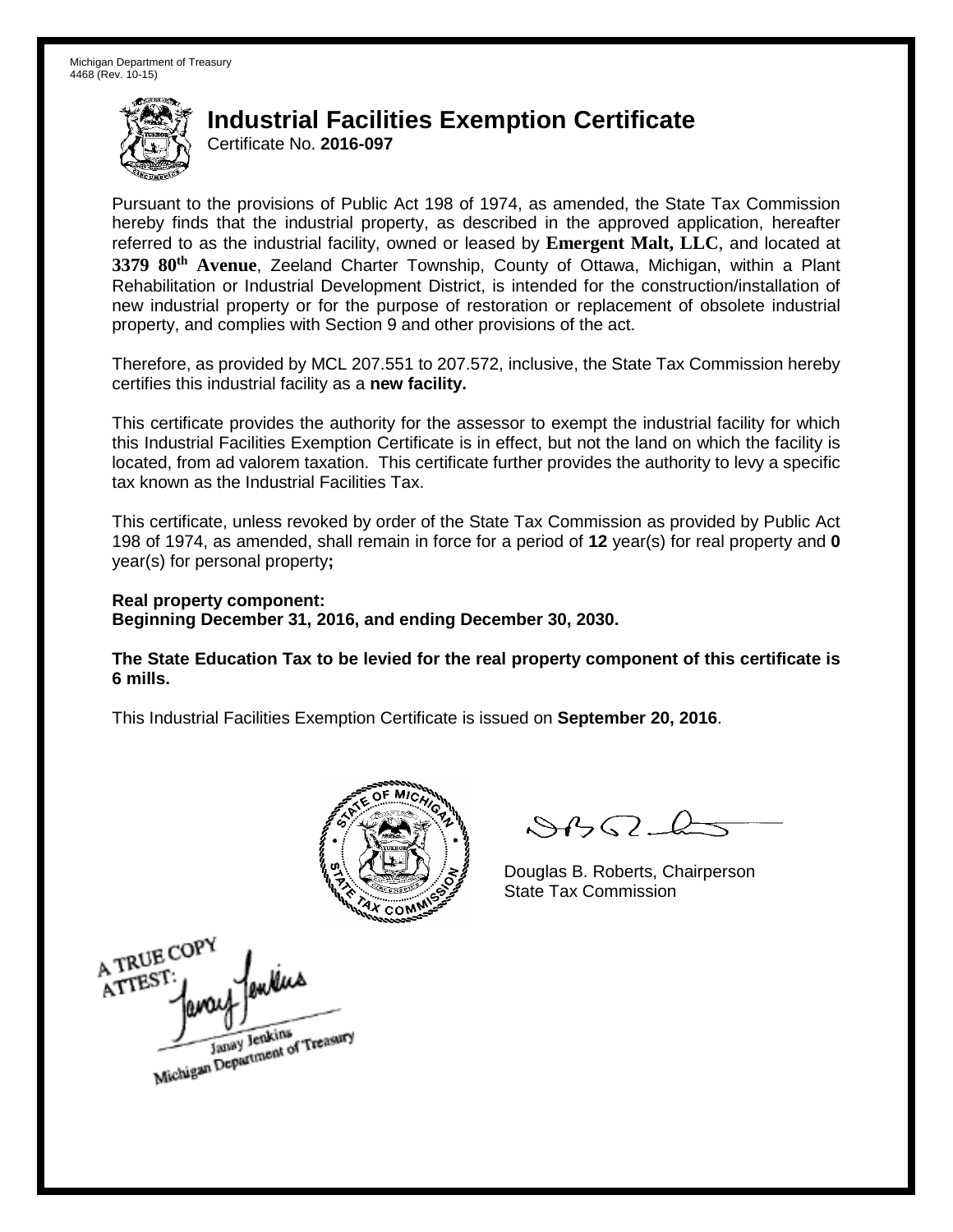

NICK A. KHOURI STATE TREASURER

February 8, 2017

Anurag Bajaj Govinda 41150 LLC 41150 Van Born Road Canton, MI 48188

RICK SNYDER GOVERNOR

Dear Sir/Madam:

Pursuant to the requirements of Public Act 198 of 1974, as amended, the State Tax Commission (Commission) has issued an Industrial Facility Exemption Certificate numbered 2016-098, to Govinda 41150 LLC, located in Canton Charter Township, Wayne County. This certificate was issued at the September 20, 2016 meeting of the Commission and the investment amounts approved are as follows:

Real Property: \$8,348,742

Personal Property: \$0

The State Education Tax to be levied for this certificate is 6 mills.

In accordance with MCL 24.304, the local unit of government or applicant has sixty days from the date of this letter to request a hearing to correct an error contained in the enclosed certificate.

Notification of completion of this project shall be filed with the Commission within 30 days of project completion. Within 90 days of project completion, a report of final costs shall be filed with the assessing officer of the local unit and the Commission.

If you have further questions regarding the issuance of this industrial facility exemption certificate, please call 517-373-3302.

Sincerely,

treastles S. Fre

Heather S. Frick, Executive Director State Tax Commission

Enclosure cc: Aaron P. Powers, Assessor, Canton Charter Township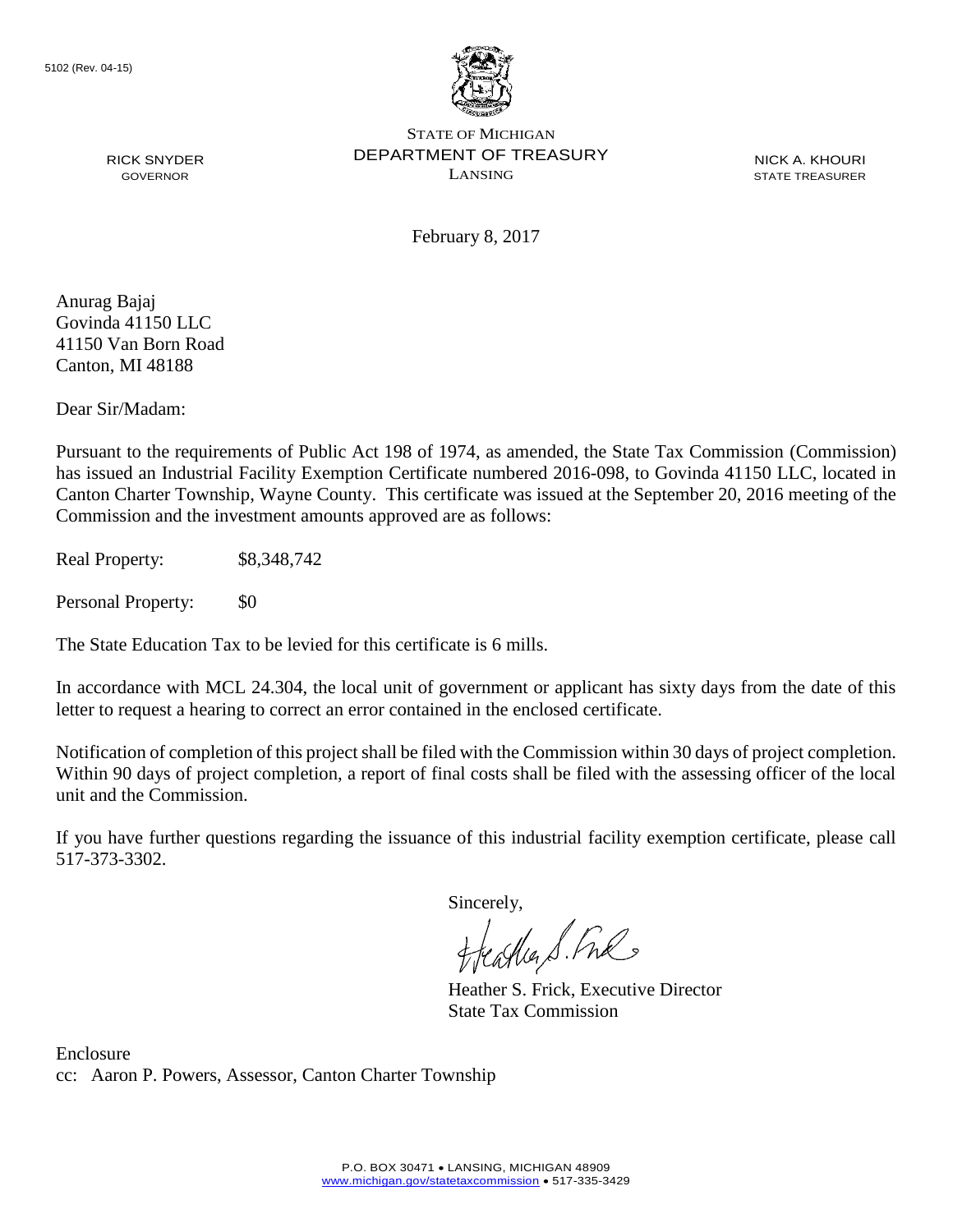Certificate No. **2016-098**

Pursuant to the provisions of Public Act 198 of 1974, as amended, the State Tax Commission hereby finds that the industrial property, as described in the approved application, hereafter referred to as the industrial facility, owned or leased by **Govinda 41150 LLC**, and located at **41150 Van Born Road**, Canton Charter Township, County of Wayne, Michigan, within a Plant Rehabilitation or Industrial Development District, is intended for the construction/installation of new industrial property or for the purpose of restoration or replacement of obsolete industrial property, and complies with Section 9 and other provisions of the act.

Therefore, as provided by MCL 207.551 to 207.572, inclusive, the State Tax Commission hereby certifies this industrial facility as a **new facility.** 

This certificate provides the authority for the assessor to exempt the industrial facility for which this Industrial Facilities Exemption Certificate is in effect, but not the land on which the facility is located, from ad valorem taxation. This certificate further provides the authority to levy a specific tax known as the Industrial Facilities Tax.

This certificate, unless revoked by order of the State Tax Commission as provided by Public Act 198 of 1974, as amended, shall remain in force for a period of **10** year(s) for real property and **0** year(s) for personal property**;** 

**Real property component: Beginning December 31, 2016, and ending December 30, 2026.** 

**The State Education Tax to be levied for the real property component of this certificate is 6 mills.** 



 $\mathcal{S}$ 

Douglas B. Roberts, Chairperson State Tax Commission

A TRUE COPY ATTEST Janay Jenkins<br>Michigan Department of Treasury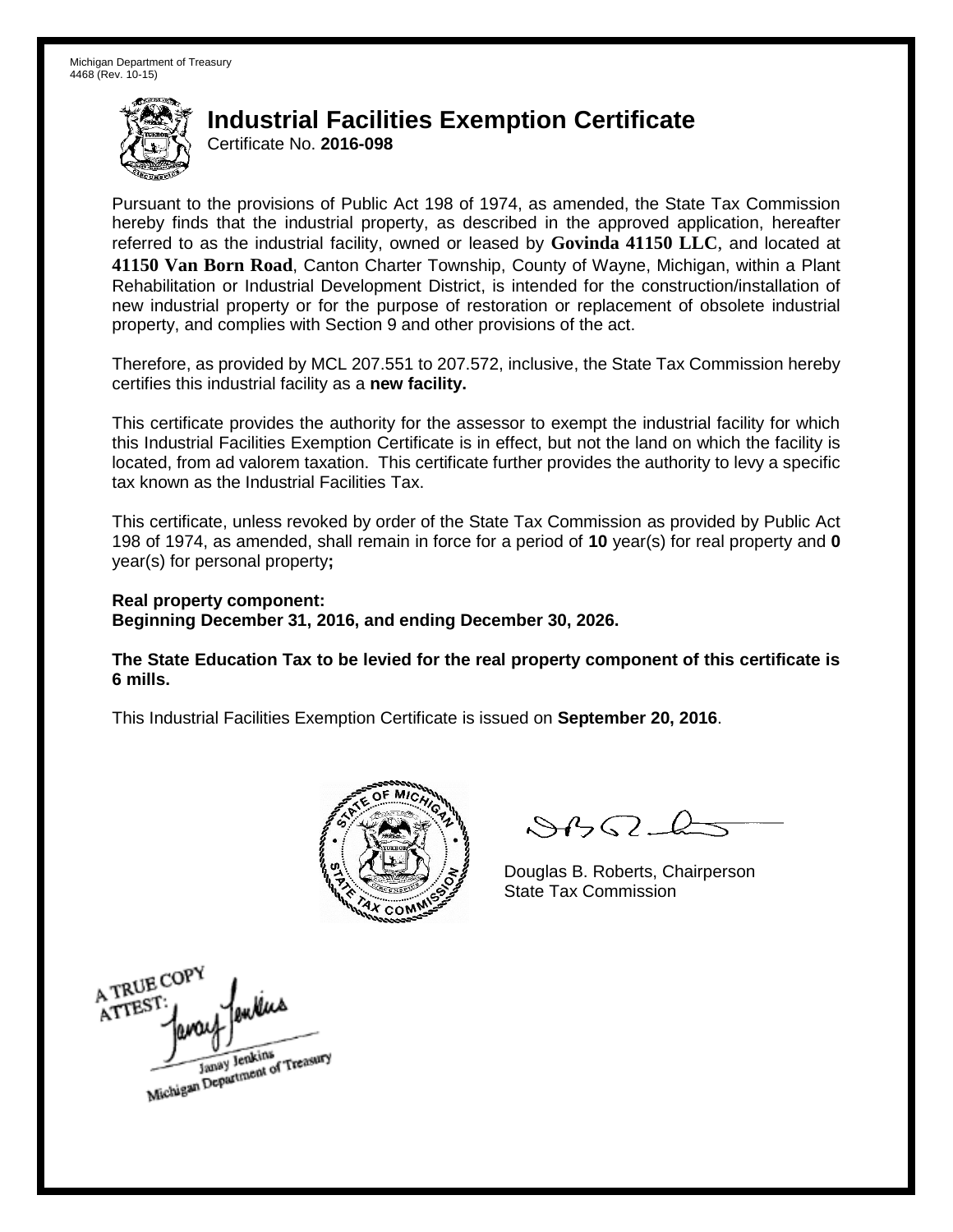

NICK A. KHOURI STATE TREASURER

September 20, 2016

Abhinand Lath Sensitile Systems LLC 1735 Holmes Road Ypsilanti, MI 48198

RICK SNYDER GOVERNOR

Dear Sir/Madam:

Pursuant to the requirements of Public Act 198 of 1974, as amended, the State Tax Commission (Commission) has issued an Industrial Facility Exemption Certificate numbered 2016-099, to Sensitile Systems LLC, located in Ypsilanti Charter Township, Washtenaw County. This certificate was issued at the September 20, 2016 meeting of the Commission and the investment amounts approved are as follows:

Real Property: \$2,341,770

Personal Property: \$

The State Education Tax to be levied for this certificate is 6 mills.

In accordance with MCL 24.304, the local unit of government or applicant has sixty days from the date of this letter to request a hearing to correct an error contained in the enclosed certificate.

Notification of completion of this project shall be filed with the Commission within 30 days of project completion. Within 90 days of project completion, a report of final costs shall be filed with the assessing officer of the local unit and the Commission.

If you have further questions regarding the issuance of this industrial facility exemption certificate, please call 517-373-3302.

Sincerely,

teagher S. Fral

Heather S. Frick, Executive Director State Tax Commission

Enclosure cc: Linda K. Gosselin, Assessor, Ypsilanti Charter Township